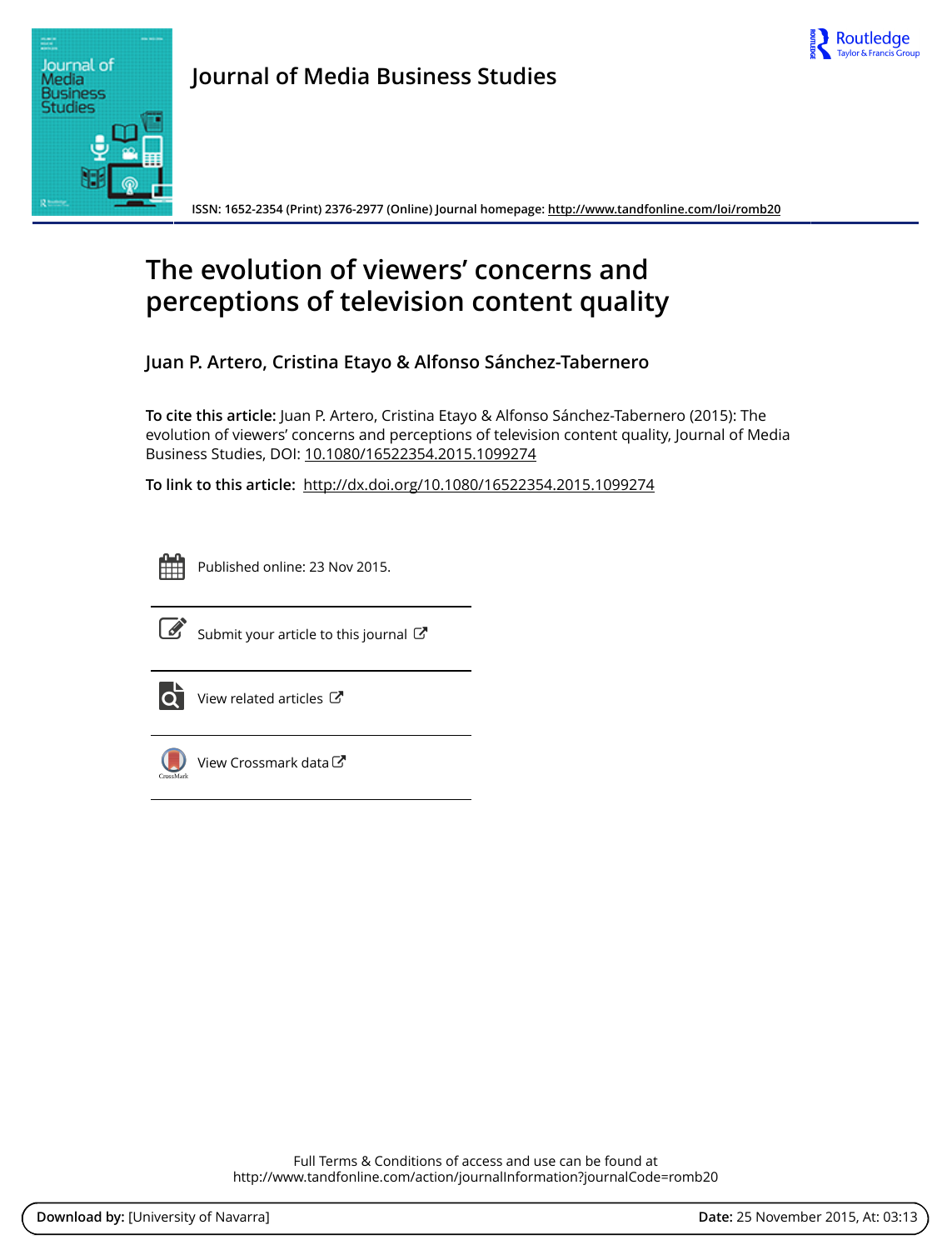## The evolution of viewers' concerns and perceptions of television content quality

Juan P. Artero<sup>®</sup>, Cristina Etayo<sup>®</sup>\* and Alfonso Sánchez-Ta[b](http://orcid.org/0000-0002-8464-0691)ernero<sup>®</sup>

<sup>a</sup>Department of General and Hispanic Linguistics, School of Humanities, University of Zaragoza, Zaragoza, Spain; <sup>b</sup>Department of Media Management, School of Communication, University of Navarra, Pamplona, Spain

(Received 23 September 2014; accepted 1 September 2015)

This article examines perceived television quality by considering the role played by viewers' concerns about television content. These concerns are classified into two categories: pragmatic and moral. The research question is analysed empirically for Spain. Results show that pragmatic concerns are more important for the audience than moral concerns both in 2008 and 2012. Both types of factors are considered to have worsened their development in this period. However, general perception of television quality in Spain has improved between 2008 and 2012. This is associated to a more positive opinion regarding national public service television, but to a more negative perception of the quality of television channels.

Keywords: television quality; audience satisfaction; moral concerns; pragmatic concerns

## Introduction

Research concerning the television industry has addressed a wide variety of issues and controversies: accountability of big media corporations, media concentration and the risks of dominant positions in the market, technological innovations, consumer behaviour, content production, advertising expenditures, leadership and talent management, legal aspects, new business models and sources of revenue, the role of public broadcasters, social effects, and more besides (Dunnet, [2010](#page-18-0)). However, few in-depth analyses of both viewers' perceptions of quality and viewers' concerns about audiovisual contents have been carried out. One of the reasons for this lack of empirical data is that some researchers think that there is a close correlation between levels of consumption and levels of audience satisfaction (Ang, [1991\)](#page-18-0). However, television companies have been interested in discovering how to increase their ratings but have paid less attention to find empirical evidences about citizens' moral concerns.

Until the 1970s, most television channels in Europe were state-owned, and their function was to supply a balanced combination of information, education and entertainment to all citizens. Thus, television was a merely public function, rather than a competition for audiences between different channels (McQuail, [1992](#page-19-0)). Over the last

<sup>\*</sup>Corresponding author. Email: cetayo@unav.es

This article forms part of the research project: "New Consumption Habits in Audiovisual Contents: Impact of Digitalisation on the European Media Diet", financed by the Spanish Ministry of Education and Culture for the period 2011–13 (CSO2010-20122).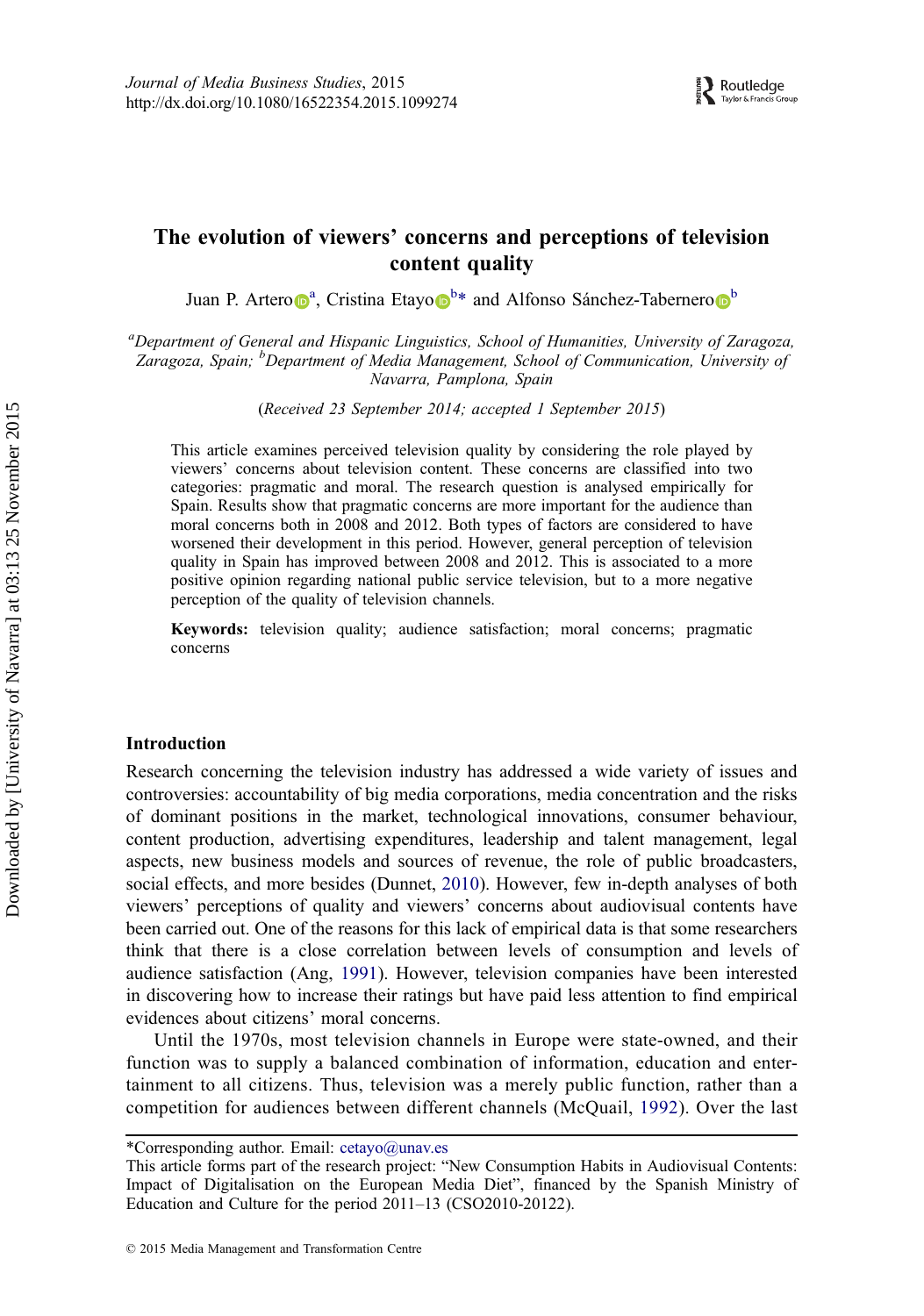three decades, television broadcasting has been transformed by the deregulation of the audiovisual sector, which has been shaped by political, technological and legal factors. Since the beginning of the twenty-first century, most studies addressing the audiovisual industry have centred on the privatisation of television companies, market liberalisation and their influence on television programmes and audiences (Thompson, [2006\)](#page-19-0).

New market conditions and more particularly the increase of competition have led towards a growing interest in knowing audience opinions about television contents and brands. From the point of view of policy-makers, changes in legal frameworks should be aimed at increasing viewer satisfaction. From the perspective of managers, the emergence of more competitors and substitutes in each market means a higher risk of change in consumer behaviour. Therefore, television companies are paying more attention to audiences' opinions and concerns so as to promote viewer loyalty to their channels.

This article explores viewer perceptions of television quality in Spain. It also looks into the relationship between quality and pragmatic and moral factors. The distinction between pragmatic and moral concerns comes from the results of the factorial analysis undertaken: our survey shows two different profile groups among the Spanish population. The first one is concerned about some circumstances that decrease the enjoyment provided by the experience of watching a television channel (we call that a pragmatic concern). The second group is worried about the dissonance between the content of television channels and their personal values (we call that a moral concern).

The article attempts to make a theoretical contribution to the understanding of the media business from a managerial perspective by integrating the concepts of quality used in the media and the management literature. Although the analysis of quality television has a long tradition in the media studies literature, it has not benefited from the theoretical frameworks and developments in the field of quality management. In this article we make an effort to incorporate the dimensions of quality mentioned in the quality management literature into the factors included in the definition of television quality.

The Spanish television market is similar to other European markets (European Audiovisual Observatory, [2013](#page-18-0)): it has two national public service channels (TVE 1 and La 2); two private, general content channels aiming to be market leaders in terms of audience and advertising revenues (Telecinco and Antena 3); two other general content channels launched by private companies in the last years (Cuatro and La Sexta); and a growing number of local, regional and subject-based channels devised for specific geographical, demographic or special interest target groups.

Television is still the preferred medium among advertisers in Spain: in 2012 it received €1815 million in advertising, 39% of total advertising expenditure across all media; the figure in 2010 was 43%, but after this year the percentage has decreased because the advertisers are investing more in the Internet (Infoadex, [2013](#page-19-0)). From 2000 to 2007, both Telecinco and Antena 3 were among the most profitable commercial channels in Europe, with profit margins of over 35% of net income. However, the advertising crisis of 2008 and the launch of new channels have damaged the prospects of the Spanish audiovisual sector as a whole.

The crisis has fostered the consolidation of the industry: in 2010 Telecinco bought Cuatro and two years later Antena 3 acquired La Sexta. In 2012, the channels owned by both Grupo Telecinco and Grupo Antena 3 attracted 87% of total advertising income in Spanish television (Infoadex, [2013\)](#page-19-0). Therefore, in terms of market concentration three different periods can be identified: during the previous century, the scarcity of channels led towards an oligopolistic market; between 2000 and 2010 the competition increased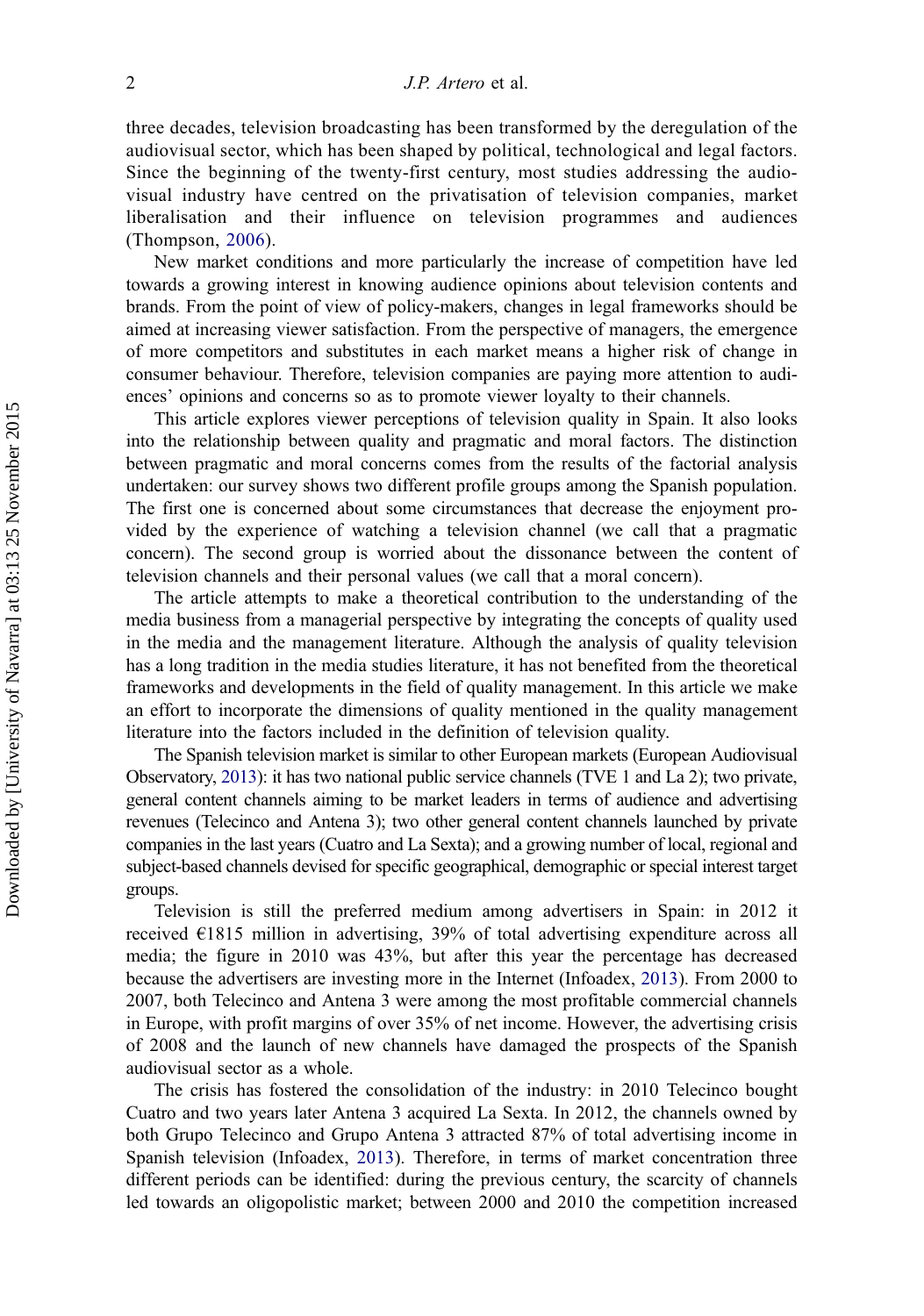and the biggest players' dominant positions disappeared; and after such year, the market became again oligopolistic, in spite of the abundance of channels, most part of them owned by two groups.

Audiences for the predominant Spanish private operators have decreased. The figures for Telecinco went from 22.3% in 2000 to 13.9% in 2012; the ratings for Antena 3 decreased from 21.4% to 12.5% in the same period. Similar trend applies to TVE 1, the leading public channel: its audience went down from 24.5% in 2000 to 12.2% in 2012 (TNS, [2013\)](#page-19-0). On top of the predominant players, other smaller channels follow different content strategies: La 2, Cuatro and La Sexta have between 4% and 8% of the audience and broadcast more specialised contents to specific target audiences; public regional channels focus on safeguarding cultural identities, but also buy popular entertainment contents via the FORTA association; subject-based channels aim to win the attention and loyalty of small niche groups; and local channels have the advantage of proximity to their audience, but fewer resources than their national and regional rivals.

The Spanish people are now watching more television than they did a decade ago: the figure has risen from 210 minutes per person in 2000 to 228 minutes in 2008, and 246 in 2012 (TNS, [2013](#page-19-0)). A wider variety to choose from is also available. However, this need not mean that their perception of quality has improved. Our aim is to understand the correlations between the new kind of competition in the market and the evolution of viewer satisfaction with television quality, and how they relate to particular pragmatic and moral concerns.

## Literature review

Since the advent of television, researchers from different fields have paid attention to the effects of programming on the audience. Some studies have emphasised that the effect of television content varies according to the viewers' age, gender or level of education (Grabe, Kamhawi, & Yegiyan, [2009;](#page-18-0) Scharrer, [2006](#page-19-0); Tan, Nelson, Dong, & Tan, [1997](#page-19-0)). Other authors look into the specific consequences of the broadcasting of violent, racist, frivolous or erotic contents (Huston-Stein, Fox, Greer, Watkins, & Whitaker, [1981\)](#page-18-0). A more negative approach suggests that viewing television programmes is per se a damaging activity because it creates isolated and passive citizens (Gerbner & Connolly, [1978](#page-18-0)).

Some pieces of research indicate that the declining support for the political system in most democracies is the consequence of high levels of television consumption by citizens. Niemi and Hepburn [\(1995](#page-19-0)) point out that in America the electoral turnout is decreasing in spite of the increasing political coverage of television channels. According to McLeod, Scheufele, and Moy ([1999\)](#page-19-0) newspapers foster participation in political life but television news programmes do not have a similar effect. Newton [\(1999](#page-19-0)) finds similar empirical evidences. Lipset and Schneider [\(1987](#page-19-0)) consider that television decreases audience's political trust. And Putnam [\(1995](#page-19-0)) underlines that it causes the weakening of civic engagement. However, other authors (Norris, [1996](#page-19-0); Schoenbach & Lauf, [2002\)](#page-19-0) consider that there is not a correlation between negative attitudes towards political life and watching television programmes.

Most authors consider that high quality contents may generate positive effects in the audience: citizens may be able to better understand the world; they may be more open to new ideas, cultures and perspectives which would increase their respect for others; they may learn and discover new fields of interest; they may increase their sense of belonging to a community (Karppinen, [2006](#page-19-0); Zaller, [2003\)](#page-19-0). In fact, such positive influence has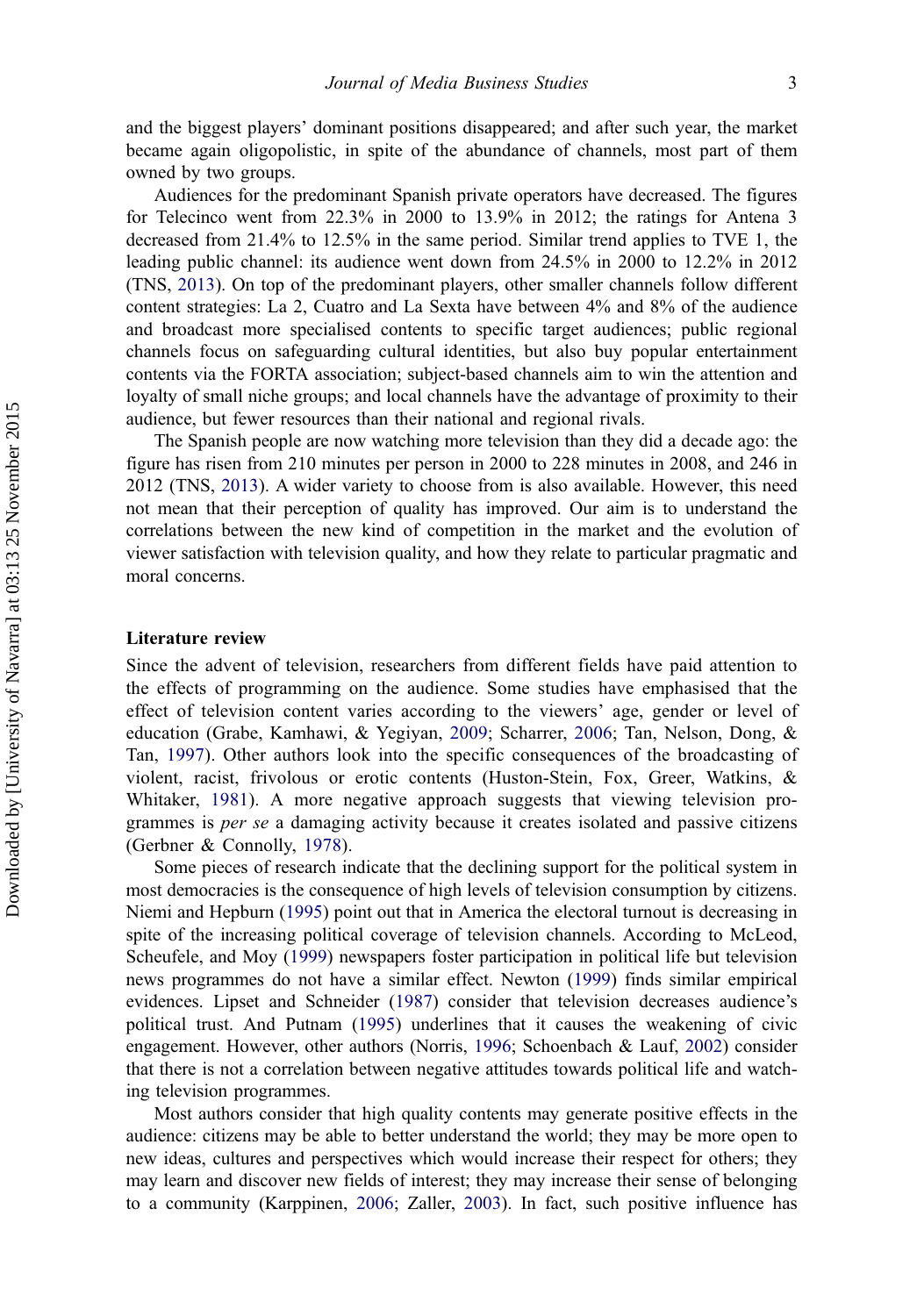justified the very existence of public television in many countries (Syvertsen, [2003](#page-19-0)): public corporations have a cost for the audience (which is paid through direct or indirect taxes) but the cost–benefit ratio may be favourable for society.

Therefore, most concerns from both citizens and policy-makers deal with non-desirable contents of television channels or, in other words, with lack of television quality. This topic has been the focus of some academic research (Arrese, [2004](#page-18-0); Brunson, [1990](#page-18-0); Corner, [1999](#page-18-0); Frith, [2000;](#page-18-0) Hawkins, [1999\)](#page-18-0). Three different quality attributes in media products can be identified: objective quality (as defined by professionals); subjective quality (audience satisfaction); and social quality (the fulfilment of the product's political, cultural or social goals in democratic societies). As will be explained later, these dimensions can be related, with certain limitations, to those identified in the quality management literature (see Garvin, [1987](#page-18-0); Zeithaml, Berry, & Parasuraman, [1996\)](#page-19-0). These limitations have their origin in the particularities of the television industry with respect to manufacturing products and even to other services. In television production and reception are separated in time and space, which leads to an almost complete absence of personalisation and interaction, which plays a very relevant role in quality service models (Ginsburgh & Weyers, [1999](#page-18-0)).

Many scholars consider that "quality" is the defining feature of public television (Brants & De Bens, [2000;](#page-18-0) Corner, [1999](#page-18-0); Dries & Woldt, [1996](#page-18-0); Ishikawa, [1996](#page-19-0); McQuail, [1992](#page-19-0); Wieten, Murdock, & Dahlgren, [2000](#page-19-0)). Academics tend to relate quality to news, culture and arts contents in theoretical terms, none of which has sufficient audiovisual appeal to generate mass audiences. In practice terms, this notion of quality has no significant bearing on what the vast majority of the audience is willing to watch.

Quality involves more than media producers merely creating content to satisfy their expectations and those of their peers. However, regarding professional standpoints, Born and Prosser ([2001\)](#page-18-0) argue in favour of attributing primary significant to judgments of quality articulated by professionals. The survey on "Quality Assessment of Television" by Sakae Ishikawa ([1996\)](#page-19-0) includes, among others, the studies by Albers [\(1996](#page-18-0)) and Leggatt ([1996](#page-19-0)) on the views of professionals concerning programming quality in the North American and British television industries. These authors offered a systematic account of the criteria on which television professionals base their production of quality programmes.

This idea of quality resembles the dimension of conformance identified in the quality literature, understood as the degree to which the characteristic of a product meet established standards (Garvin, [1987](#page-18-0)). Whereas in manufacturing these standards are defined in physical and engineering terms, in television they are set by professionals. As a consequence, a programme is of quality if in its final version it does not deviate from the requirements made by the experts. Blumler, Brynin, and Nossiter ([1986\)](#page-18-0) had noted that American producers have trouble discussing quality in abstract terms due to their commercial background: in contrast with the European scenario, American public channels are not the benchmark of quality because they are specialised offers with very low ratings. However, the interviews carried out by Albers ([1996\)](#page-18-0) and Leggatt [\(1996](#page-19-0)) with American and British television professionals, respectively, disclose different conclusions. Regardless of their involvement in public or commercial television, and irrespective of the genre in which they work, all were able to articulate standards of quality in 10 significant areas, such as craft skills standards, resources, truthfulness, relevance, emotions, curiosity/thought, clarity of objectives, commitment, innovation and audience reaction. Such standards clearly draw on a notion of quality that may be determined independently of genre, audience or the intention of the programme maker. The interviews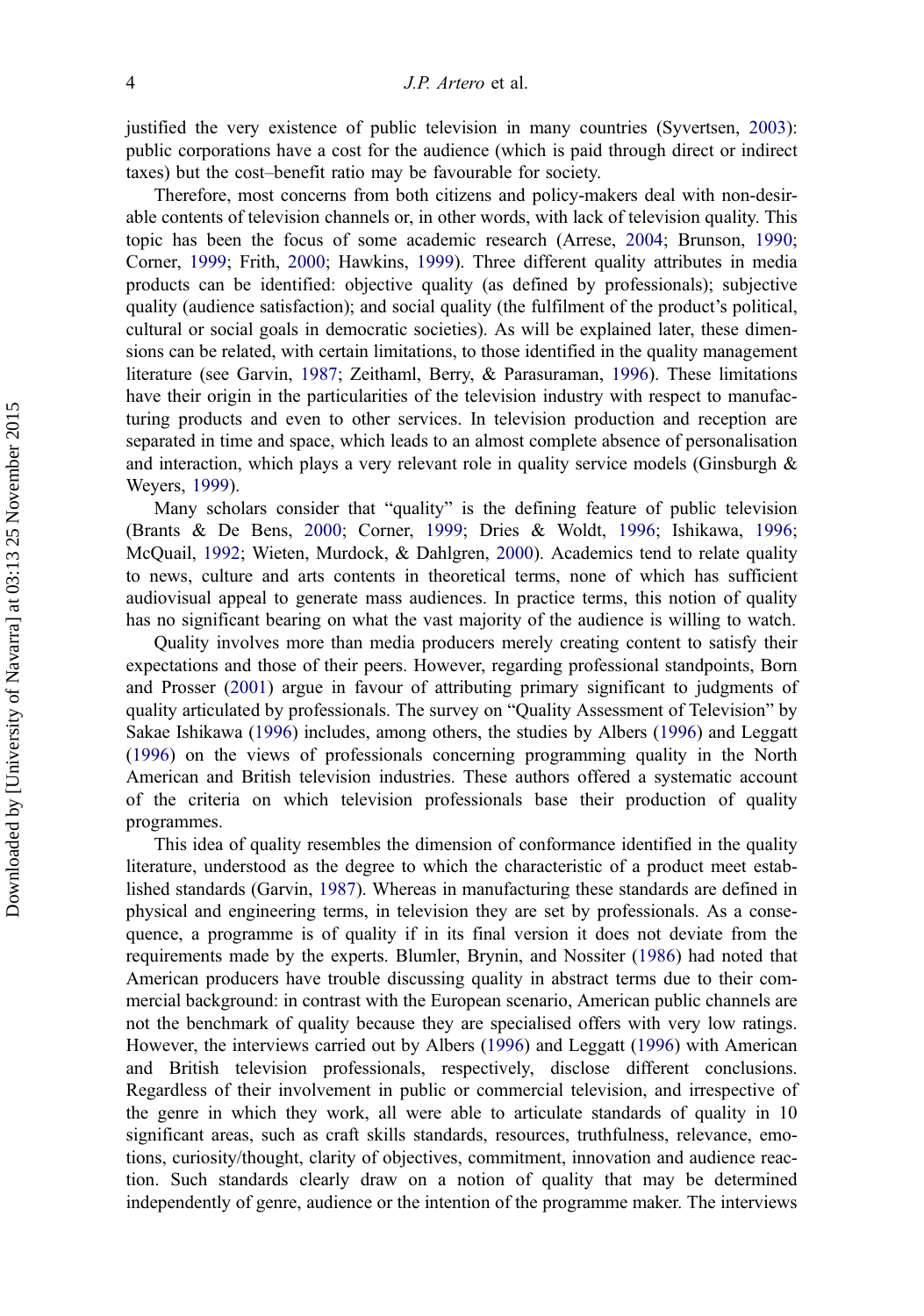that Meijer [\(2005](#page-19-0)) carried out with Dutch programme makers and managers revealed that they relied on five different "logics", or "vocabularies" to express quality: marketing logic and artist logic; and artisan vocabulary, teacher vocabulary and moderator vocabulary. These five modes of conceptualising quality do not differ so much in terms of quality dimensions as such, but in meaning, use and interpretation regarding different professional views of the role of the programme maker, the role of the audience and the goal of the programme. By differentiating between these repertoires of quality, Costera conceptualises a broader range of programme quality dimensions than those offered by Albers and Leggatt.

Therefore, aesthetics are relevant in the definition of quality television by professionals. This dimension was also mentioned in the work by Garvin ([1987\)](#page-18-0), who defined it as the reaction a product provokes on the senses. Although he stressed that it is clearly a matter of personal judgment and a reflection of individual preference, in its application to television it seems to acquire some kind of objectivity when analysed from the perspective of professionals. As mentioned earlier, it is not difficult to find agreement among experts when assessing the quality of television products. An example of it is the wide coincidence of opinions in different television awards.

Wober [\(1990](#page-19-0)) implemented a study where 3000 viewers were asked which programme genre they associated with quality. Informative programmes received the highest score, followed by drama and light entertainment. However, when the same group was asked to provide a single definition of "quality television", 27% indicated that it should be "entertaining" and "enjoyable", while references to "informative" and "educational" came in second, at only 12%. Apparently, viewers make a distinction between quality programmes and quality television. Messenger Davies [\(1997](#page-19-0)) came up with a similar conclusion regarding children. The logical conclusion would seem to be that quality functions as a genre feature of serious programmes rather than as a neutral standard.

Abbé-Decarroux [\(1994](#page-18-0)) invokes a concept of quality that relates to economic effects on demand, rather than any particular aesthetic concern. He concludes that quality variables have a strong impact of theatre demand. Some are of critical significance, including reviews, and the reputation of author, producer and cast. At this point the dimension of perceived quality as defined by Garvin [\(1987](#page-18-0)) fits very well. Sometimes the consumers do not have complete information or knowledge about the product or service attributes, so that reputation is critical in determining how they perceive quality.

The idea of subjective quality as audience satisfaction is clearly rooted in the SERVQUAL service quality model (Zeithaml et al., [1996\)](#page-19-0). In this framework quality is understood as the closeness between expected service and perceived service. That is, the viewer considers the contents she watches are of quality when they satisfy their needs.

Dutta-Bergman [\(2004](#page-18-0)) explores the complementarities of consumption across different media outlets. However, Allen [\(2005](#page-18-0)) states that the sociological perspective can account for the development of television news without reference to profits, markets or ratings. Majority rules and focus groups became shaping conditions of television news.

A number of attempts have been made to provide a more nuanced definition of media satisfaction from the perspective of the uses and gratifications school of thought. Palmgreen and Rayburn ([1985](#page-19-0)) identified six alternative gratification/expectancy-value models to predict satisfaction with television news. Perse and Rubin [\(1988](#page-19-0)) examined how prior expectations and activity before, during and after exposure contribute to perceived satisfaction with favourite television soap operas. Regarding pay-per-view television, LaRose and Atkin ([1988\)](#page-19-0) revealed that intentions to cancel subscription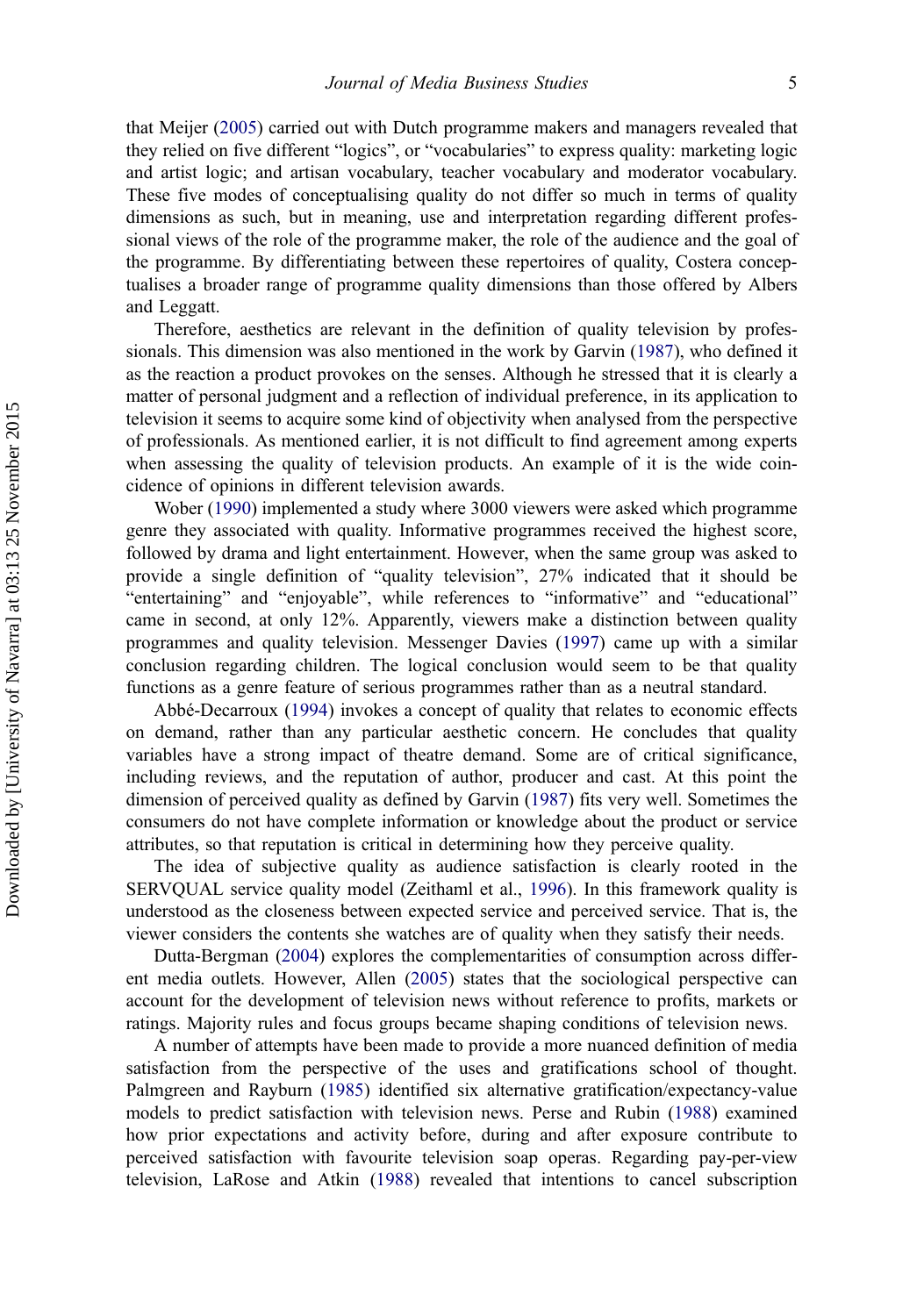cable services were more strongly predicted by satisfaction variables than those related to demographics, service cost, or other differences between markets.

Some other lines of argument endeavour to integrate different perspectives including both professional and audience criteria. Approaches to the evaluation of different aspects of broadcasting quality are extremely diverse; they can be classified according to the quality dimension they assess, the conception of quality they start from, the focus of measurement, and the method of data collection.

Finally, we face the issue of social quality, related to the fulfilment of political, cultural or social goals of television. For example, the commitment to society has also been proposed as an element of quality television (Heinderyckx, [2006](#page-18-0)). This is reflected in dealing with social issues, so that the programmes cover what is significant, reflect realities and facts important for society, and all social segments of society are represented. This social dimension of quality television is consistent with more advanced developments in the area of quality management that link it with business ethics. From this approach quality management is not a matter of the firm and the consumer, but must take into account the interests of the wider range of stakeholders (Fisscher & Nijhof, [2005](#page-18-0)). A practical example of it would be the EFQM Excellence Model, which incorporates among their criteria the results for society, that is, the social responsibility of the company.

The purpose of this article is to take research on viewer perception of quality a step further. Unlike in the other studies outlined earlier, two nationwide surveys administered to Spanish television viewers were designed not to define what quality is, but at least to define what quality is not. Consequently, interviewees were presented with eight nonquality dimensions. They are connected to the different perspectives of quality considered in the service quality literature reviewed earlier.

Four of them are moral factors: infringement of children's timetable; violent content; erotic content; news sensationalism. These factors are closely related to the concept of social quality, since they incorporate relevant elements of ethics. They do not refer to the gratification that the viewer obtains from television but refer to the implications television has for the whole society.

The four other dimensions may be regarded as pragmatic: excessive advertising; excessive celebrity programming; lack of cultural programming; lack of content variety. As opposed to moral dimensions, these four factors are directly linked to the benefits the viewer receives from the experience of watching television. In addition, these pragmatic factors take into account the objective traits of quality television, since they associate it with the genres broadcasted.

The hypotheses to be tested in this article are as follows:

Hypothesis 1 (H1): Pragmatic concerns are considered to be more important by the Spanish audience than moral concerns regarding television quality perception both in 2008 and 2012.

Hypothesis 2 (H2): Evolution of the perception of pragmatic and moral concerns on television among the Spanish audience between 2008 and 2012 has worsened.

Hypothesis 3 (H3): The perception of the Spanish audience of public service television channels has improved between 2008 and 2012, while private channels have worsened.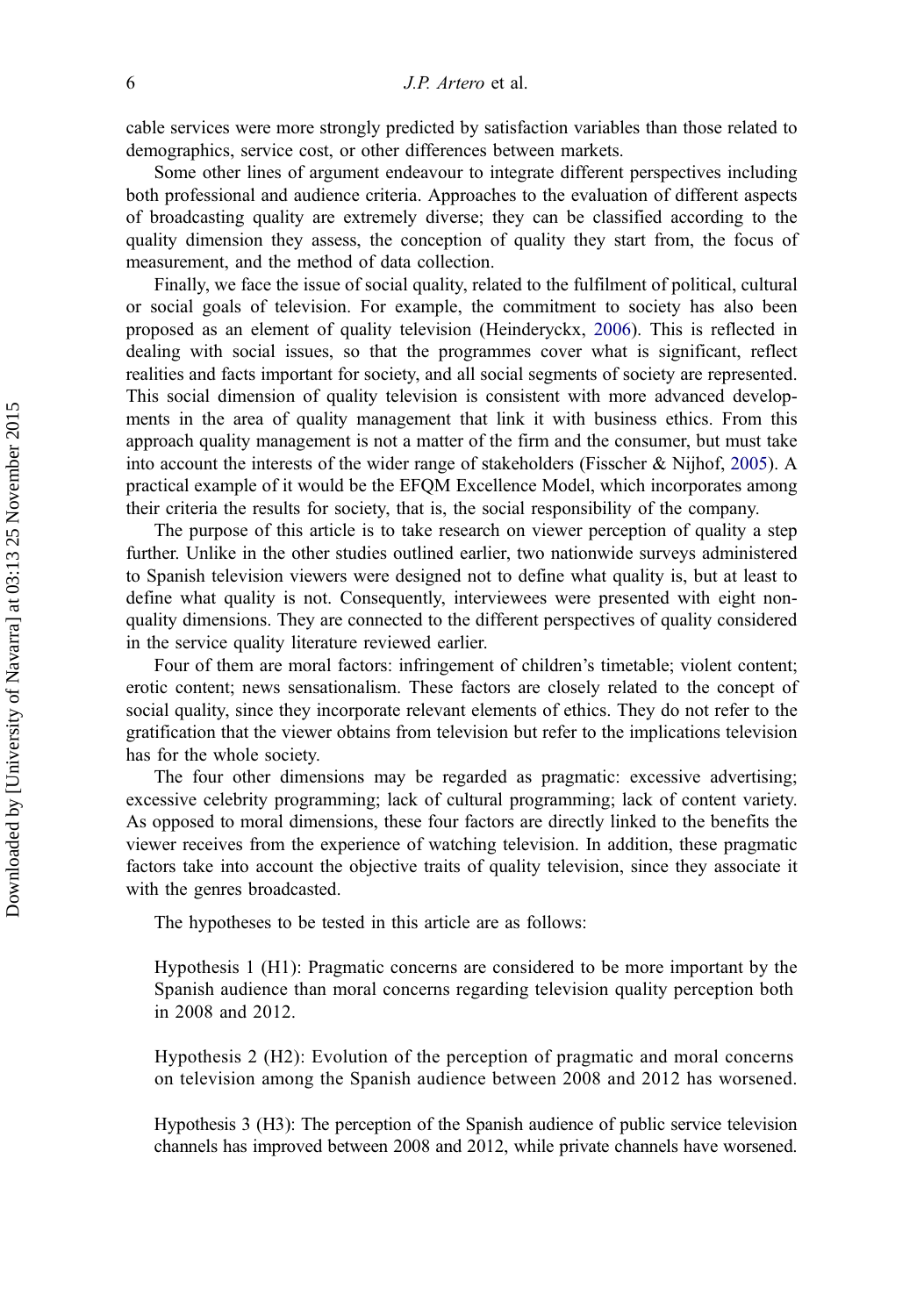## Data

The data used in the empirical analyses carried out in this article was collected in April and May 2008 as well as June 2012. The target population consisted of all residents in Spain aged 14 or over (37,910,000 inhabitants). Sample selection was polietapic, stratified by region (Centre, South, North and East) and size of municipality (< 5000 inhabitants, 5000–50,000, over 50,000 and provincial capitals). The sample size is one thousand. For a confidence level of 95%, this involves a margin of error of 3.2%. Interviews were conducted by telephone, assisted by computer (CATI). The selection of the interviewee in each home was made in accordance with gender and age intervals. Questionnaire design was made aiming to measure the relevant concepts in the theoretical stage of the research. To control for the potential effects of common method variance, several recommendations mentioned in the literature were taken into account (Podsakoff, MacKenzie, Lee, & Podsakoff, [2003](#page-19-0)). For example, different response formats for the measurement of variables were used. Moreover, the items were based on widely tested and used scales. The pre-test also ensured that the items were not ambiguous and were clearly understood. In order to reduce evaluation apprehension among respondents and make them less likely to edit their responses to be more socially desirable, anonymity was fully guaranteed. Harman's one-factor test was also conducted. Given that the unrotated factor analysis of the 12 final variables used in the study resulted in six factors with Eigen values greater than one, and the fact that the first factor explained only 16% of the common variance, it may be concluded that the findings here are not significantly affected by the problem of common method variance.

## Variables

#### Television concerns

A set of items on a 1–5 scale was used to capture concern regarding a range of aspects related to television. Value 1 means that the aspect is of no concern; 2, of little concern; 3, of average concern; 4, of considerable concern; 5, of grave concern. As explained earlier, the eight aspects taken into consideration were organised by type: moral and pragmatic concerns. On the one hand, infringement of the pre-watershed schedule for children; violent contents; pornography and erotic contents; sensationalism in news broadcasts (four moral concerns). On the other hand, excessive advertising; the lack of cultural programmes; celebrity gossip programmes; the lack of content variety in the television channels' output (four pragmatic concerns). The statement of the items is a direct application of the factors considered in the formulation of the hypotheses.

The evolution of these aspects in recent years was also measured through a 1–5 scale, where 1 means decreased a lot; 2, decreased a little; 3, remained the same; 4, increased a little; 5, increased a lot.

## Perceived television quality

An ordered variable ranging in value from 1 to 5 (1 = quality is very bad; 2 = bad;  $3 =$  average;  $4 =$  good;  $5 =$  very good) was used to measure viewer perceptions of television quality.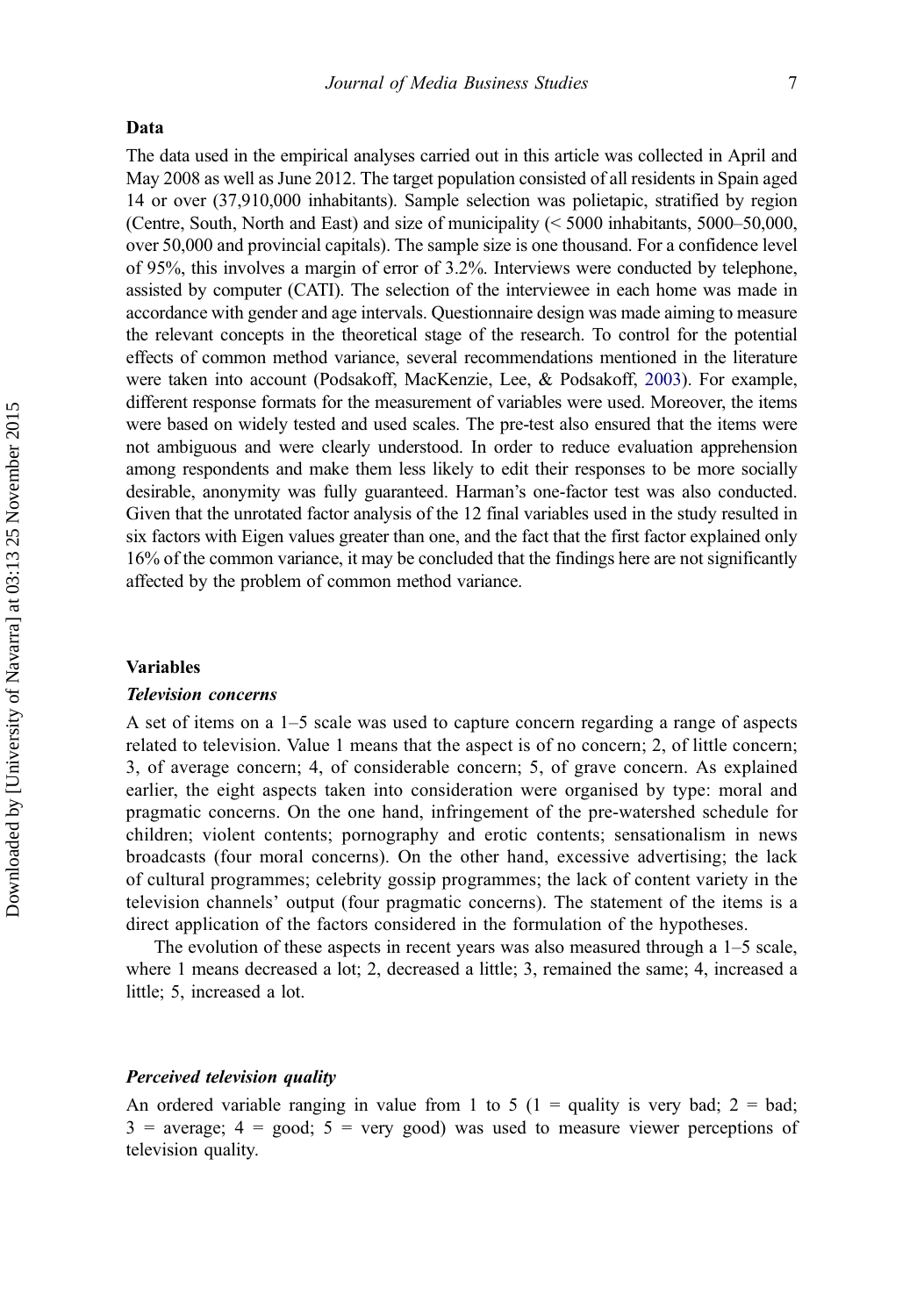## Test methods

In order to empirically test the hypothesis non-parametric tests are used. Mann–Whitney test is used to test differences for a given variable in two subsamples, whereas the Wilcoxon sign-ranked test is applied to test differences between variables in the same sample.

## **Results**

Table 1 shows the extent to which viewers were concerned about several aspects of television content both in 2008 and 2012. Interviewees were asked to assess their concern on a 1–5 scale, where 1 means no concern at all and 5 indicates a lot of concern. [Table 2](#page-9-0) displays the results of the Wilcoxon sign-ranked test in order to test the statistical significance of the differences between the magnitude in 2008 of the concerns on the factors analysed.

The information from Tables 1 and [2](#page-9-0) indicates that in 2008 excessive advertising was the factor that generated most concern in the audience. Next, a group of three factors followed. Although lack of cultural programming appears as one of them causing the highest concern, the difference with violent content and lack of content variety is not statistically significant. The next group of factors in order of importance are excessive celebrity programming and news sensationalism, with no significant differences in their values. Finally, the two factors that caused in 2008 least concern in viewers were erotic contents and the infringement of children's timetable.

[Table 3](#page-10-0) shows the same information as [Table 2](#page-9-0) but referred to 2012. In this year also excessive advertising is the factor causing most concern among the audience. Lack of cultural programming appears again as the second most relevant factor, but with no significant differences with the third and the fourth factor: violent contents and news sensationalism. These two factors display no differences with the fifth factor in order of importance: lack of content variety. The sixth factor in importance is excessive celebrity programming, although this importance is not statistically significantly different compared to that of news sensationalism and lack of content variety. The second to last factor is erotic contents, but differently to what happened in 2008, its importance is significantly higher than the one of the last factor: the infringement of children's timetable.

In order to test if the importance assigned to these concerns has varied from 2008 to 2012, in [Table 4](#page-11-0) a non-parametric test is applied (Mann–Whitney U test) that adds to the information provided in Table 1. Results indicate that no significant changes have taken

|                                      | Total | 2008 | 2012 |
|--------------------------------------|-------|------|------|
| Infringement of children's timetable | 3.23  | 3.21 | 3.26 |
| Violent content                      | 3.78  | 3.74 | 3.82 |
| Erotic content                       | 3.38  | 3.22 | 3.54 |
| News sensationalism                  | 3.52  | 3.49 | 3.75 |
| Excessive advertising                | 4.34  | 4.34 | 4.35 |
| Lack of cultural programming         | 3.78  | 3.75 | 3.82 |
| Excessive celebrity programming      | 3.61  | 3.53 | 3.70 |
| Lack of content variety              | 3.69  | 3.66 | 3.73 |

Table 1. How concerned are you with the following aspects regarding television content?

Note: Mean on a 1–5 scale (nothing–much).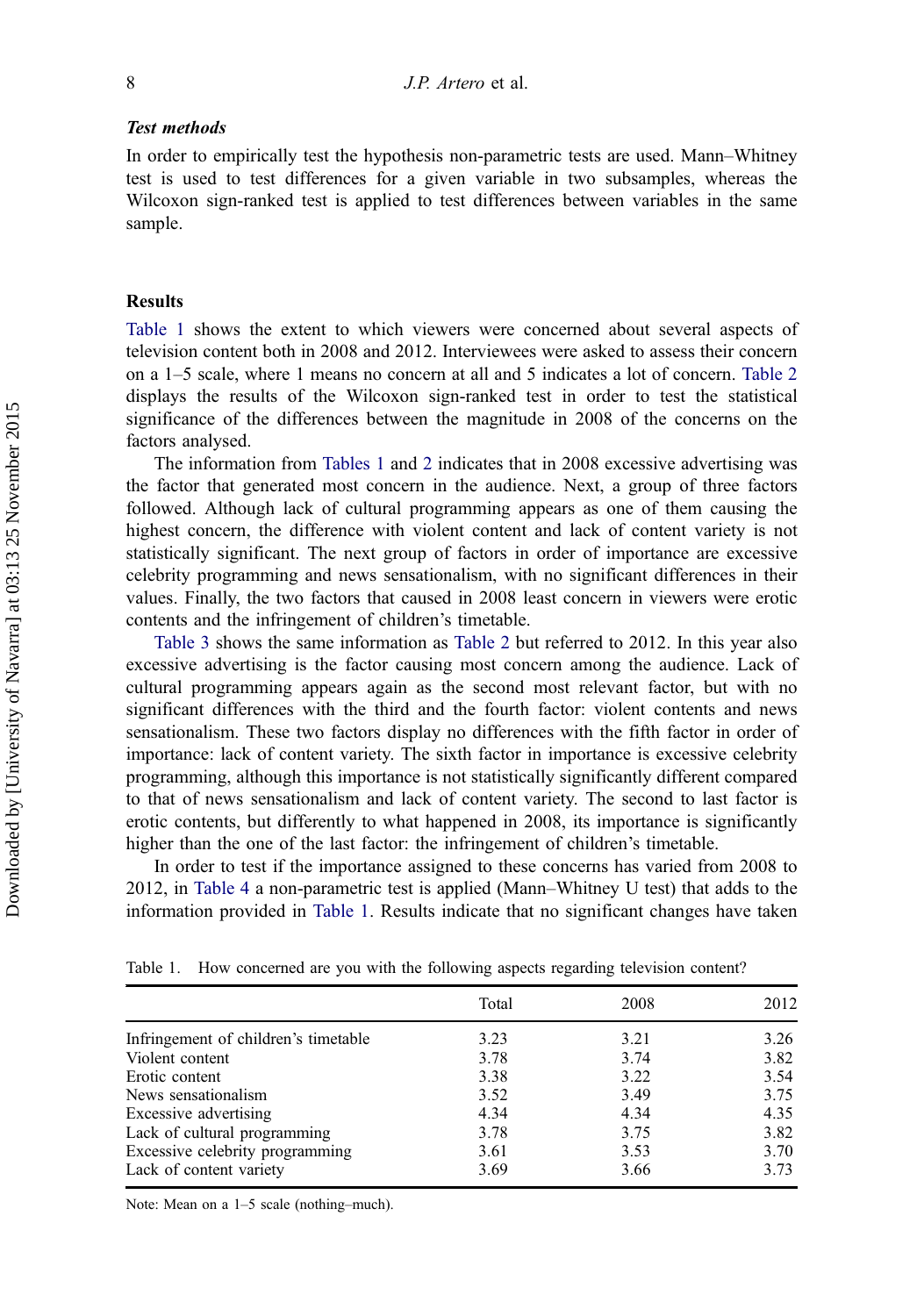Downloaded by [University of Navarra] at 03:13 25 November 2015 Downloaded by [University of Navarra] at 03:13 25 November 2015

<span id="page-9-0"></span>

| Table 2. Results of the Wilcoxon sign-ranked test for the difference in the importance of the different concerns on Television in 2008. Z-value (p-value).                                                                                       |  |                                                                                                                                                                                                                                                                                                                                                |                                 |                 |                                                          |                                                                         |
|--------------------------------------------------------------------------------------------------------------------------------------------------------------------------------------------------------------------------------------------------|--|------------------------------------------------------------------------------------------------------------------------------------------------------------------------------------------------------------------------------------------------------------------------------------------------------------------------------------------------|---------------------------------|-----------------|----------------------------------------------------------|-------------------------------------------------------------------------|
|                                                                                                                                                                                                                                                  |  |                                                                                                                                                                                                                                                                                                                                                |                                 |                 |                                                          |                                                                         |
| 6. Excessive celebrity programming<br>5. Lack of cultural programming<br>.Infringement of children's<br>7. Lack of content variety<br>4. Excessive advertising<br>8. News sensationalism<br>2. Violent content<br>3. Erotic content<br>timetable |  | (000'0) 8kt't-- (000'0) t6S'.L- (000'0) S69't-- (000'0) S66'8-- (000'0) 98t'91--(116'0) L50'0-- (000'0) ES6'8-<br>(00000) 019 +T (+ δενο (0201) - COOOO (020101 απέ της δουδιανικής δουδιανικής δουδιανικής δουδιανικής δουδιανικής δουδιανικής δουδιανικής δουδιανικής δουδιανικής δουδιανικής δουδιανικής δουδιανικής δουδιανικής δουδιανική | $-11.827(0.000) -13.346(0.000)$ | $-3.817(0.000)$ | $-13.414(0.000) -$<br>$-1.463(0.144)$<br>$-2.524(0.012)$ | $-0.596(0.551)$<br>$-3.948(0.000)$<br>14.849 (0.000)<br>$-5.316(0.000)$ |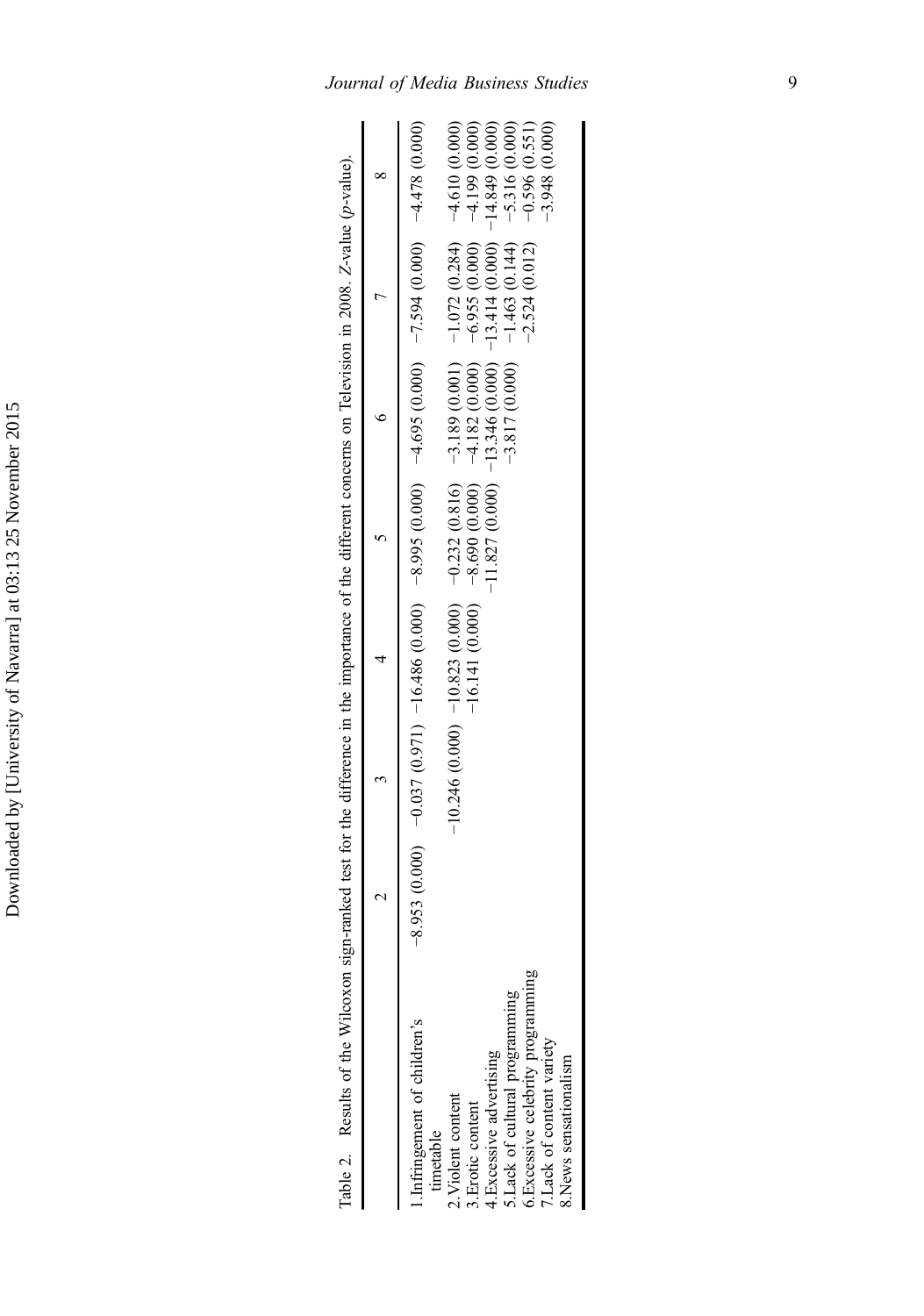|                                         | Table 3. Results of the Wilcoxon sign-ranked test for the difference in the importance of the different concerns on television in 2012. Z-value (p-value).                              |  |                                                                                                                                                                   |                                                     |                                                                                          |                                                                          |                                                                                                                  |
|-----------------------------------------|-----------------------------------------------------------------------------------------------------------------------------------------------------------------------------------------|--|-------------------------------------------------------------------------------------------------------------------------------------------------------------------|-----------------------------------------------------|------------------------------------------------------------------------------------------|--------------------------------------------------------------------------|------------------------------------------------------------------------------------------------------------------|
|                                         |                                                                                                                                                                                         |  |                                                                                                                                                                   |                                                     |                                                                                          |                                                                          |                                                                                                                  |
| 2. Violent content<br>8. Erotic content | Infringement of children's timetable<br>. Excessive celebrity programming<br>Lack of cultural programming<br>Lack of content variety<br>Excessive advertising<br>3. News sensationalism |  | (000´0) [ISZ'Z- (000´0) 8キヒ'Z- (000´0) 6Z9'9- (000´0) 5GZ'6- (000´0) 89S'SI-(000´0) 88ST e-(000´0) E 8SZ'6-)<br>$-5.922(0.000) -9.424(0.000)$<br>$-12.768(0.000)$ | $-0.056(0.955)$<br>$-4.710(0.000)$<br>10.509(0.000) | $-11.346(0.000) -11.765(0.000)$<br>$-2.413(0.016)$<br>$-1.965(0.049)$<br>$-2.183(0.029)$ | $-1.072(0.288)$<br>$-1.856(0.063)$<br>$-0.898(0.369)$<br>$-3.130(0.002)$ | $-1.166(0.244)$<br>$-1.099(0.272)$<br>$-0.988(0.323)$<br>$-3.359(0.001)$<br>$-10.590(0.0000)$<br>$-0.484(0.629)$ |

<span id="page-10-0"></span>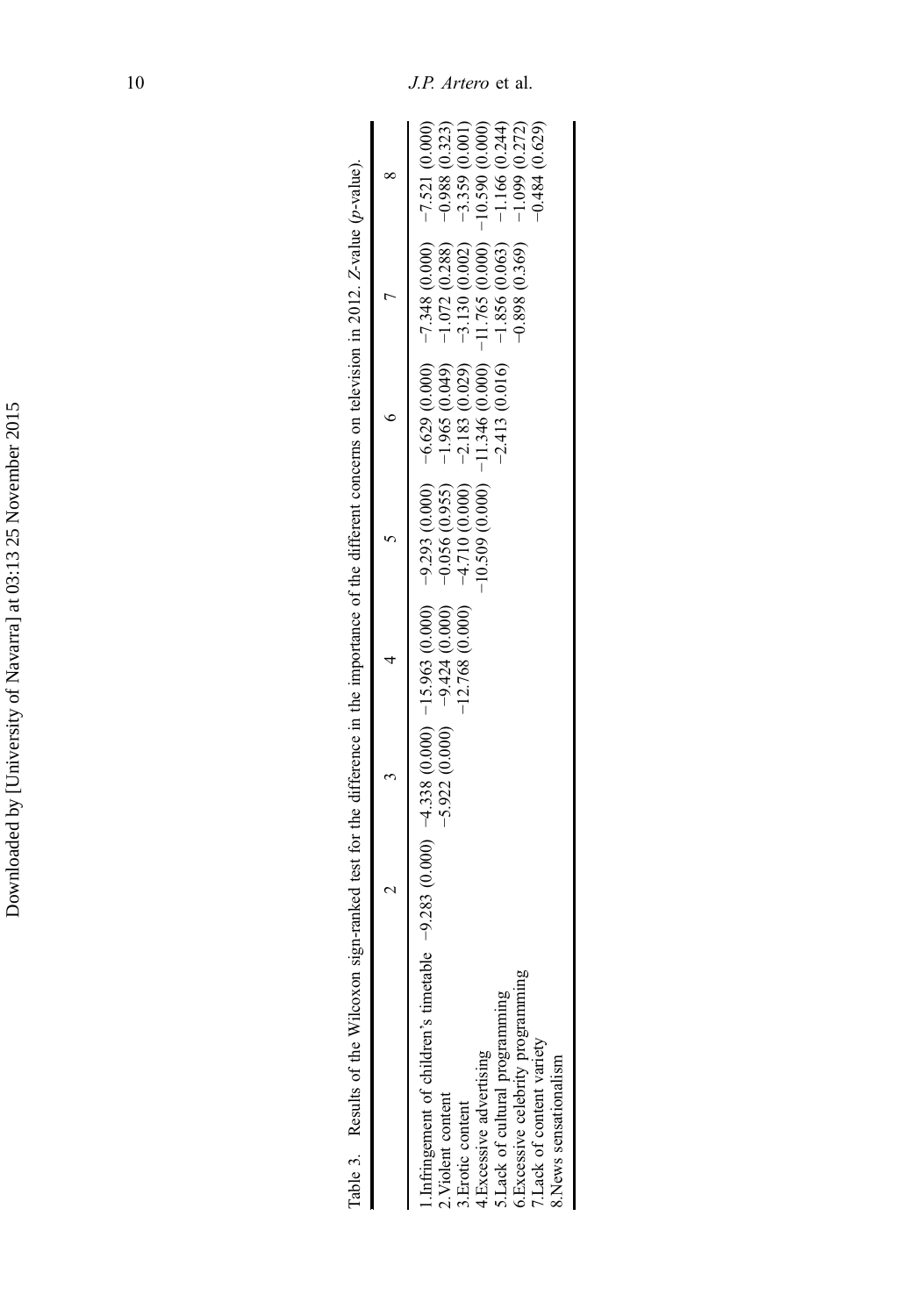|                                      | Z Value  | Value |
|--------------------------------------|----------|-------|
| Infringement of children's timetable | $-1.625$ | 0.104 |
| Violent content                      | $-2.271$ | 0.023 |
| Erotic content                       | $-4.804$ | 0.000 |
| News sensationalism                  | $-5.060$ | 0.000 |
| Excessive advertising                | $-1.435$ | 0.151 |
| Lack of cultural programming         | $-2.217$ | 0.027 |
| Excessive celebrity programming      | $-3.355$ | 0.001 |
| Lack of content variety              | $-2.373$ | 0.018 |

<span id="page-11-0"></span>Table 4. Results of the Mann–Whitney U test of differences in the importance of the different factors between 2008 and 2012.

Note: Mean on a 1–5 scale (nothing–much).

place in that period for two of the factors analysed: infringement of children's timetable and excessive advertising. Consequently, the concern they generate among viewers is similar in 2008 and 2012. Coincidentally they are the factors that generate the highest and lowest concern, respectively, among television viewers both in 2008 and 2012.

On the opposite, the degree of concern caused by the six remaining factors has changed between 2008 and 2012. Concern on erotic contents and news sensationalism has significantly increased from 2008 to 2012. The same has happened to excessive celebrity programming. In addition, a greater concern in 2012 than in 2008 has emerged related to factors that could lead to a greater uniformity in television contents. For example, factors such as the lack of cultural programming and content variety have more incidence in the concerns of the viewers in 2012 compared to 2008.

In summary, our results support H1, since pragmatic concerns are considered more important than moral concerns by the Spanish audience both in 2008 and 2012. In both years the two most important factors are of a pragmatic nature: excessive advertising and lack of cultural programming, whereas the two least important are moral, such as erotic contents and the infringement of children's timetable. Although an increase in concerns for both kind of factors between 2008 and 2012 has taken place, it has not altered the priority of pragmatic concerns on moral concerns.

[Table 5](#page-12-0) presents information on the audience's opinion regarding the evolution of the earlier mentioned negative factors in the Spanish television landscape in the past five years, both in the 2008 and the 2012 application of the survey. This perception is ranked on a 1–5 scale, where 1 indicates that the presence of the factors have diminished very much and 5 that their presence has increased a lot. [Table 6](#page-13-0) presents the results of the Wilcoxon sign-ranked test in order to analyse the significance of the differences between the factors in their evolution.

In 2008 viewers think that the factors that have developed on a worse manner are excessive advertising and excessive celebrity programming. Next follow violent content, erotic content and news sensationalism. In other cases, even if considered to be inadequate, negative evolution is perceived in a lesser way, such as infringement of children's schedule and lack of cultural programming. Finally, the lack of content variety is the most constant aspect in both years. All the differences are statistically significant except that between erotic content and news sensationalism.

[Table 7](#page-14-0) presents the same information as [Table 6](#page-13-0) but refers to 2012. The pattern is very similar to that found for 2008, but some differences emerge. Excessive advertising and excessive celebrity programming exchange their positions, so that the latter is the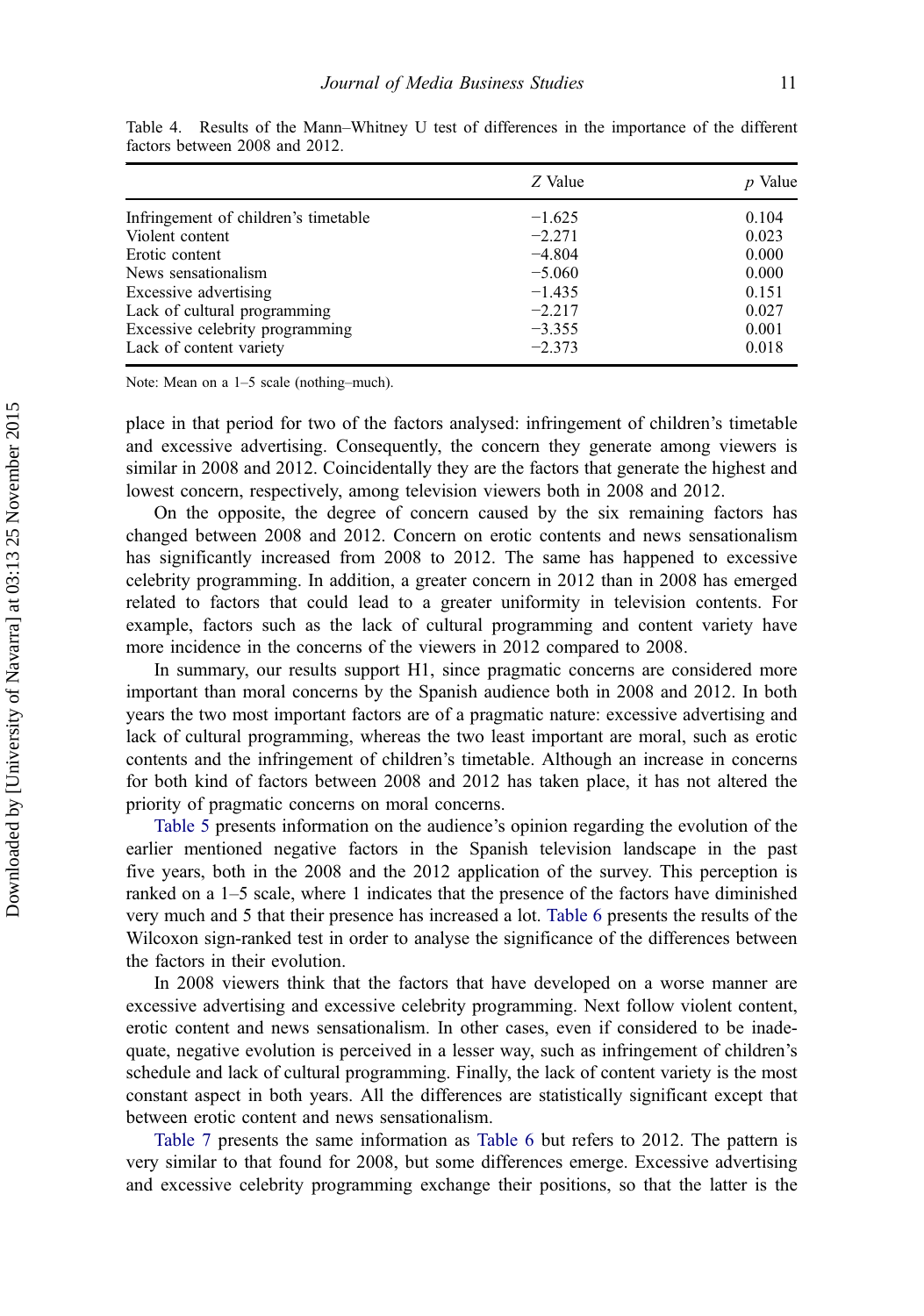|                                      | Total | 2008 | 2012 |
|--------------------------------------|-------|------|------|
| Infringement of children's timetable | 3.67  | 3.64 | 3.70 |
| Violent content                      | 4.11  | 4.01 | 4.22 |
| Erotic content                       | 3.90  | 3.92 | 3.88 |
| News sensationalism                  | 4.09  | 3.90 | 4.28 |
| Excessive advertising                | 4.39  | 4.43 | 4.36 |
| Lack of cultural programming         | 3.48  | 3.43 | 3.53 |
| Excessive celebrity programming      | 4.49  | 4.36 | 4.63 |
| Lack of content variety              | 3.24  | 3.26 | 3.23 |

<span id="page-12-0"></span>Table 5. How do you consider the evolution of these aspects in the Spanish television channels in the past five years?

Note: 1–5 scale (1 reduced very much–5 increased very much).

aspect considered to have had the worst recent evolution in 2012. There is also an exchange of positions between news sensationalism, violent contents and erotic contents, so that they appear in this order in 2012. The three aspects perceived to have had the best evolution remain the same and appear in the same order: infringement's of children timetable, lack of cultural programming and lack of content variety. All the differences between the factors are significant, except that between news sensationalism and violent contents.

In order to test the difference on the evolution of the perception between 2008 and 2012 Mann–Whitney U tests are used ([Table 8\)](#page-15-0). There are three factors for which the audience perceive that their recent evolution has been basically the same in the recent past in 2008 and 2012. They are erotic content, excessive advertising and lack of content variety. For the other five aspects, significant differences between 2008 and 2012 can be highlighted. In fact, evolution in recent past in 2012 is more negative for them than it was in 2008. These results support H2, since the perception of the recent evolution has worsened for most of the factors considered.

Finally, the perception on the quality of the programming of the different television channels is analysed. We have seen that the main concern for viewers both in 2008 and 2012 was excessive advertising. In 2010 advertising was removed from the two nationwide public channels. We study whether this fact has had an impact on the perceived quality of these channels. That is, we examine whether variation in the aspects mentioned by viewers as important have a real impact on their perceptions of the quality of the channels programming. [Table 9](#page-15-0) includes the mean values on the interviewed opinion regarding television programming quality of the main Spanish channels. Quality is ranked on a 1–5 scale where 1 indicates very low quality and 5 means very high quality.

Although four years does not seem to be enough time for changes on the public's perceptions to happen, our findings indicate that very significant changes have taken place in the consideration of national television channels by the Spanish audience.

The evolution of the Spanish attitude towards television quality of the main channels permits to distinguish three big groups of channels. On the one hand, some of them have improved their quality image. They are basically TVE1 and La 2, the two national public service broadcasting networks. Both have improved their quality perception between 2008 and 2012. What happened with TVE1 is especially remarkable: while in 2008 it was in a medium position, in 2012 it is the most valued channel by the Spanish.

On the other hand, a second group of channels is made up of by those that generate a similar opinion regarding their quality in 2008 and 2012. They are two private national channels (Antena 3 and La Sexta) and the group of regional public service broadcasters.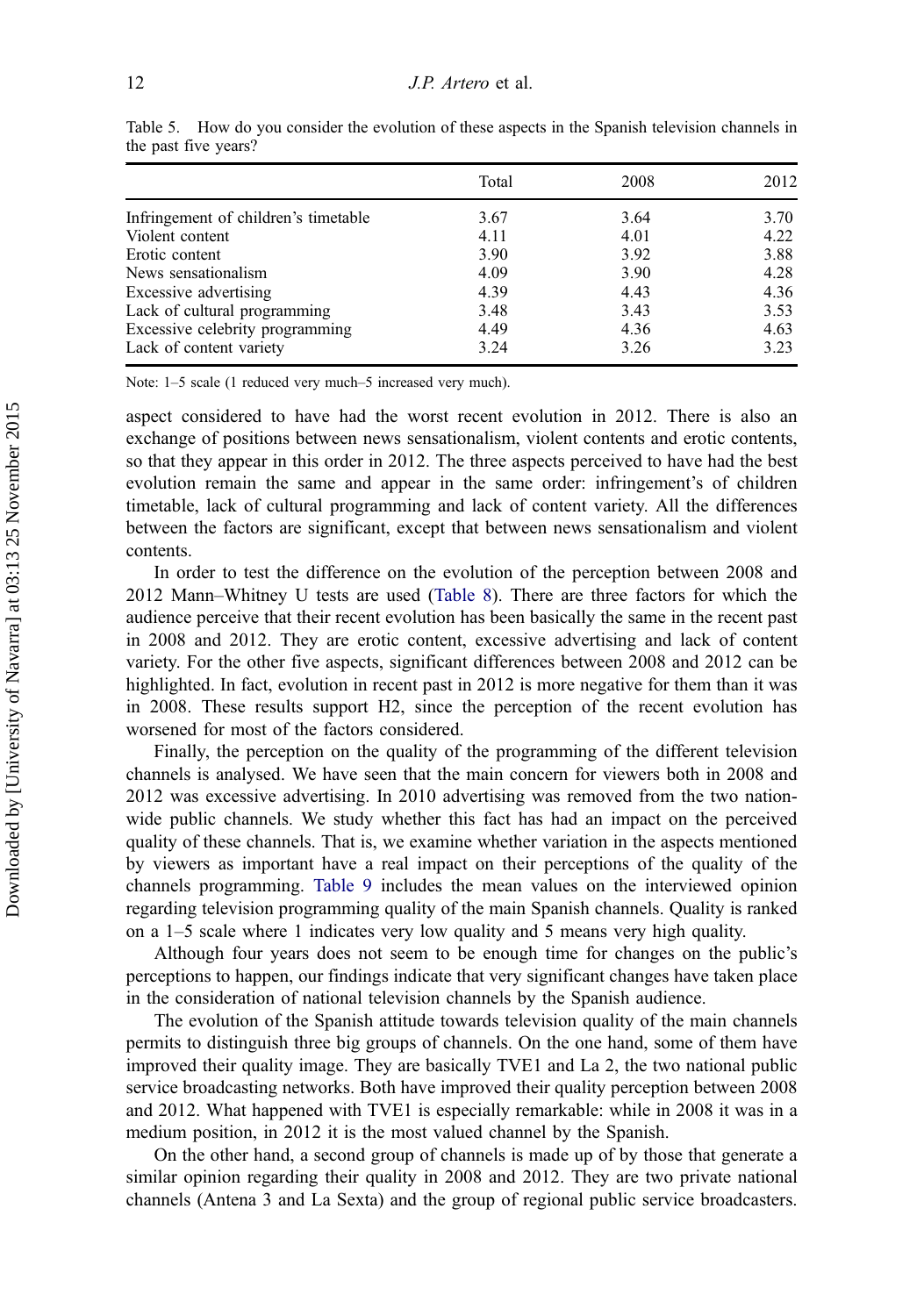Downloaded by [University of Navarra] at 03:13 25 November 2015 Downloaded by [University of Navarra] at 03:13 25 November 2015

<span id="page-13-0"></span>

| í                                                | ١<br>¢          |
|--------------------------------------------------|-----------------|
| j<br>١                                           | ľ               |
|                                                  |                 |
|                                                  |                 |
|                                                  | İ               |
|                                                  | ١               |
| 5<br>į                                           | J<br>$\epsilon$ |
| j<br>5<br>2<br>$\sim$ anita of $\sim$<br>NGSUILS |                 |
| rable 6.<br>F                                    |                 |

| Infringement of children's timetable $-9.449$ (0.000) $-6.332$ (0.000) $-16.028$ (0.000)<br>2. Violent content |  |                  | $-3.590(0.000)$ $-11.871(0.000)$ $-21.172(0.000)$ | $-14.305(0.000)$<br>$-9.657(0.000)$ | $-7.382(0.000)$<br>$-14.378(0.000)$ | $-6.419(0.000)$<br>$-3.317(0.000)$ |
|----------------------------------------------------------------------------------------------------------------|--|------------------|---------------------------------------------------|-------------------------------------|-------------------------------------|------------------------------------|
| 3. Erotic content                                                                                              |  | $-12.626(0.000)$ | $-19.605(0.000)$                                  | $-10.717(0.000)$                    | $-11.910(0.000)$                    | $-0.194(0.847)$                    |
| .Excessive advertising                                                                                         |  |                  | $-22.981(0.000)$                                  | $-1.974(0.048)$                     | $-19.962(0.000)$                    | $-13.444(0.000)$                   |
| Lack of cultural programming                                                                                   |  |                  |                                                   | $-22.557(0.000)$                    | $-13.917(0.000)$                    | $-19.988(0.000)$                   |
| Excessive celebrity programming                                                                                |  |                  |                                                   |                                     | $-18.571(0.000)$                    | $-11.497(0.000)$                   |
| 7. Lack of content variety                                                                                     |  |                  |                                                   |                                     |                                     | 13.322 (0.000)                     |
| 8.News sensationalism                                                                                          |  |                  |                                                   |                                     |                                     |                                    |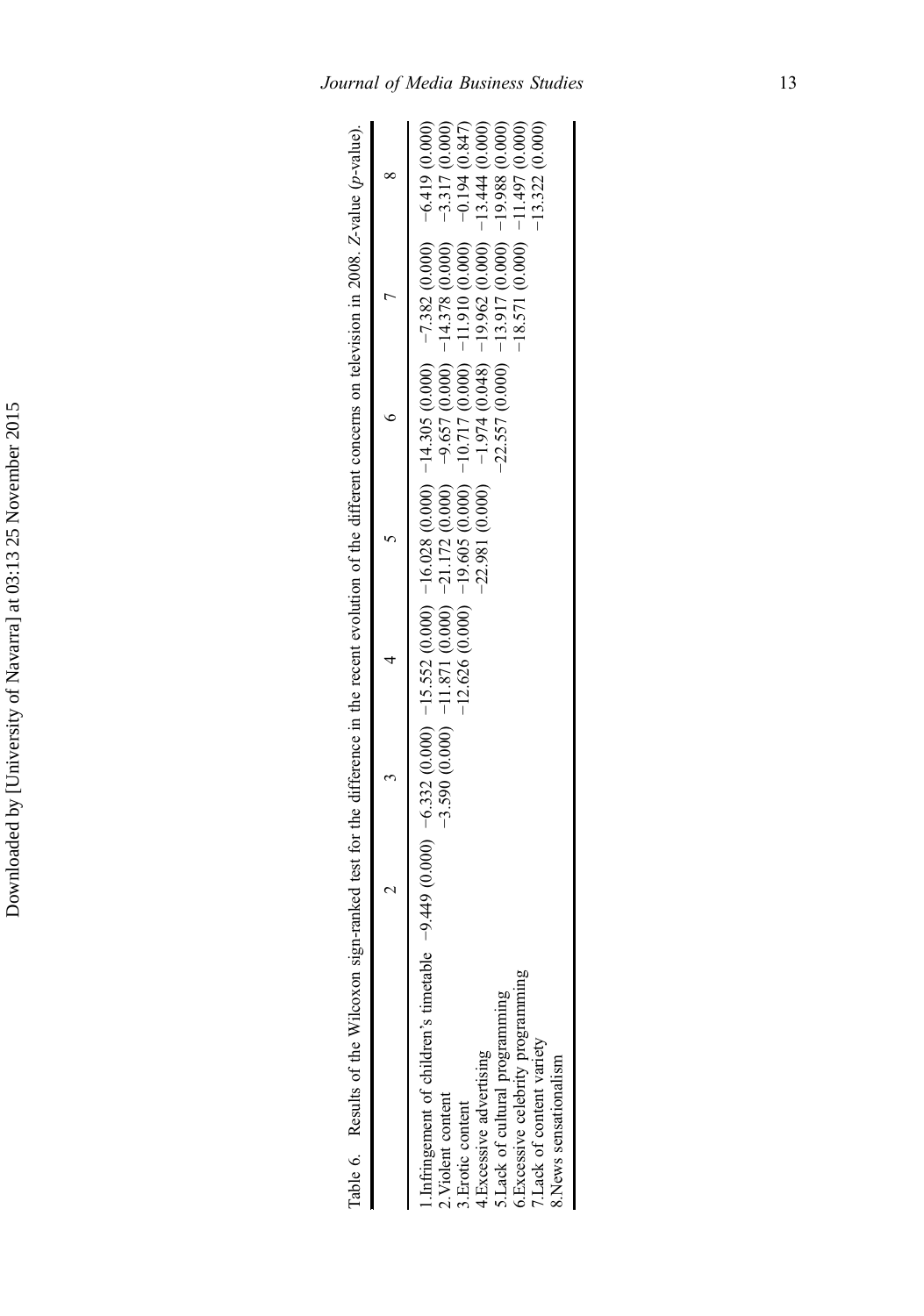| Infringement of children's timetable<br>5. Excessive celebrity programming<br>5.Lack of cultural programming<br>7. Lack of content variety<br>4. Excessive advertising<br>8. News sensationalism<br>2. Violent content<br>3. Erotic content | $-8.776(0.000)$ | (000'0) 010'9T- (000'0) 12'9'0T- (6#0'0) 896'T- (000'0) +08'6-<br>$-3.316(0.001)$<br>$-9.968(0.000)$ | $-22.342(0.000)$<br>$-23.050(0.000)$<br>$-18.960(0.000)$ | $-15.021(0.000)$<br>$-9.752(0.000)$<br>$-14.321(0.000)$<br>$-6.717(0.000)$<br>$-24.082(0.000)$ | $-6.774(0.000)$<br>$-15.854(0.000)$<br>$-10.326(0.000)$<br>$-20.320(0.000)$<br>$-17.267(0.000)$<br>$-14.726(0.000)$ | $-2.353(0.019)$<br>$-9.282(0.000)$<br>$-1.257(0.209)$<br>$-7.987(0.000)$<br>$-23.145(0.000)$<br>$-17.243(0.000)$<br>$-10.091(0.000$ |
|---------------------------------------------------------------------------------------------------------------------------------------------------------------------------------------------------------------------------------------------|-----------------|------------------------------------------------------------------------------------------------------|----------------------------------------------------------|------------------------------------------------------------------------------------------------|---------------------------------------------------------------------------------------------------------------------|-------------------------------------------------------------------------------------------------------------------------------------|

<span id="page-14-0"></span>Table 7. Results of the Wilcoxon sign-ranked test for the difference in the recent evolution of the different concerns on television in 2012. Z-value (p-value). Z-value (p-value). Table 7. Results of the Wilcoxon sign-ranked test for the difference in the recent evolution of the different concerns on television in 2012.

Downloaded by [University of Navarra] at 03:13 25 November 2015

Downloaded by [University of Navarra] at 03:13 25 November 2015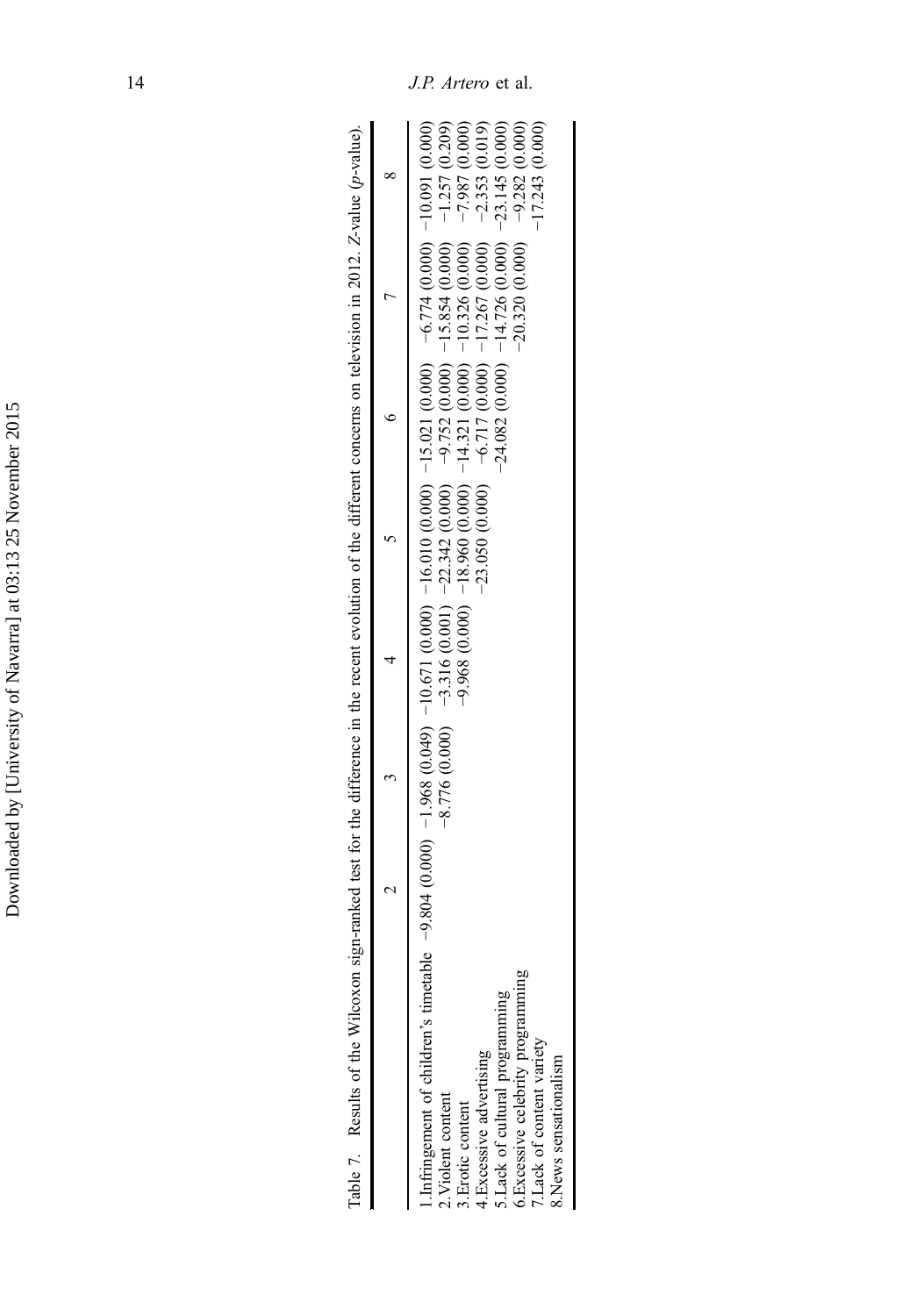|                                      | Z Value   | Value |
|--------------------------------------|-----------|-------|
| Infringement of children's timetable | $-2.685$  | 0.007 |
| Violent content                      | $-7.288$  | 0.000 |
| Erotic content                       | $-0.714$  | 0.475 |
| News sensationalism                  | $-10.205$ | 0.000 |
| Excessive advertising                | $-0.187$  | 0.852 |
| Lack of cultural programming         | $-3.295$  | 0.001 |
| Excessive celebrity programming      | $-8.786$  | 0.000 |
| Lack of content variety              | $-0.221$  | 0.825 |

<span id="page-15-0"></span>Table 8. How do you consider the evolution of these aspects in the Spanish television channels in the past five years? Results of the Mann–Whitney test.

Finally, those networks that have reduced their quality perception by the audience between 2008 and 2012 compose the third group. Pay television channels, local stations and two national private channels (Cuatro and Telecinco) can be found here. Despite that they all suffer a significantly worse perception, Telecinco's case is especially dramatic. In four years, its quality perception by the Spanish audience has diminished one point, while the total variation range is four points. Telecinco is clearly the less valued channel regarding quality by television viewers.

The last line of Table 9 indicates obtained results of quality perception by the Spanish television programming as a whole, not that of particular channels. Consistently with what data shows for specific networks (two of them improve, three are maintained and four obtained a worse assessment), the general television quality in Spain is considered to have increased between 2008 and 2012. It is important to highlight that values given in this question are even below the mean given to all channels individually. This is to say, viewers are more demanding when they value television supply as a whole than when they do so for each particular network. For instance, in 2008 no channel receives a valuation below the general one, while in 2012 it happens only with two cases out of nine. Therefore, these results support H3.

#### Conclusion and discussion

To conclude, available data show to what extent the previously stated hypothesis are confirmed or not. Firstly, this piece of research assumed that pragmatic concerns are

| Total | 2008 | 2012 | Z Value   | <i>p</i> Value |
|-------|------|------|-----------|----------------|
| 3.73  | 3.55 | 3.91 | $-9.919$  | 0.000          |
| 3.79  | 3.70 | 3.89 | $-5.316$  | 0.000          |
| 3.55  | 3.55 | 3.55 | $-0.247$  | 0.805          |
| 3.50  | 3.61 | 3.49 | $-2.413$  | 0.016          |
| 3.51  | 3.45 | 2.57 | $-14.836$ | 0.000          |
| 3.53  | 3.56 | 3.50 | $-0.693$  | 0.488          |
| 3.42  | 3.46 | 3.39 | $-1.241$  | 0.215          |
| 2.94  | 3.09 | 2.80 | $-4.096$  | 0.000          |
| 3.76  | 3.87 | 3.65 | $-3.901$  | 0.000          |
| 3.11  | 3.08 | 3.15 | $-2.363$  | 0.018          |
|       |      |      |           |                |

Table 9. Quality perception of television channels in 2008 and 2012.

Note: Mean on a 1–5 scale (very low–very high) and Mann–Whitney U test.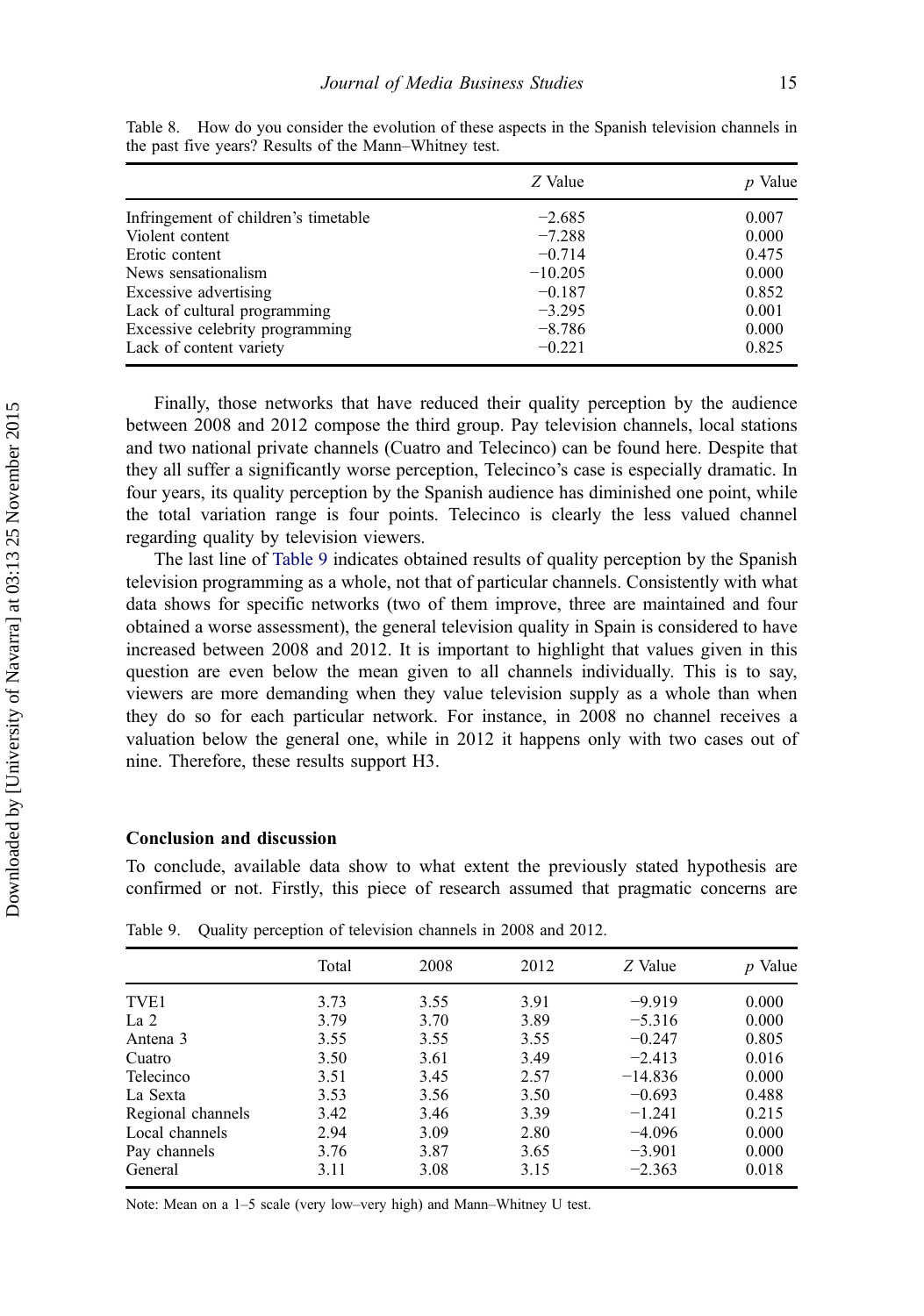considered to be more important by the Spanish audience than moral concerns regarding television quality perception both in 2008 and 2012. In both years six factors generate more concern: excessive advertising; violent content; lack of cultural programming; excessive celebrity programming; lack of content variety; news sensationalism. So as to say, all pragmatic aspects plus two of the moral ones are included here. The less disturbing aspects are erotic content and specially the infringement of children's schedule. Both are moral aspects. The preliminary conclusion should be that generally speaking pragmatic concerns are more important for the audience in 2008 and 2012.

Regarding the second hypothesis, it states that evolution perception of pragmatic and moral concerns on television among the Spanish audience between 2008 and 2012 has worsened. There are three factors where the audience perceive that their recent evolution has been basically the same in both years. They are erotic content, excessive advertising and lack of content variety. For the other six aspects, some differences can be highlighted in 2008 and 2012. In addition, evolution in 2012 is more negative for them all than it was in 2008. However, differences are not equally high. Recent evolution perceived on news sensationalism in 2012 is considerably higher than in 2008. The same thing holds true with excessive celebrity programming and violent content. The distance is not that important on infringement of children's timetable and the lack of cultural programming. The conclusion could be that generally speaking both pragmatic and moral factors are considered to have had a negative evolution, but not equally important depending on particular cases.

Finally, the third hypothesis stated that the perception of the Spanish audience of public service television channels has improved between 2008 and 2012, while private channels have worsened. This is particularly confirmed regarding the national public service channels (TVE1 and La 2). But regional public service broadcasters have not improved their audience perception significantly. As for the private channels, two of them obtain a worse quality perception (Telecinco and Cuatro, jointly with pay-television platforms and local stations as a whole), but two others (Antena 3 and La Sexta) maintain a similar assessment. Therefore, the third hypothesis is partially confirmed: not all public service channels improve; not all private channels get worse. The improvement of TVE1 and La2 can be correlated with the fact that both channels stopped airing advertising in 2010. The economic crisis and a lower content investment can be identified as a possible factor to explain the reduced quality valuation for many of the private operators.

Several implications for theory development can be extracted from our results. For example, the evolution found for the factors associated to quality does not follow the patterns detected in the service quality literature. Whereas the most recent theoretical advances point to an increasing role for the ethical and social dimensions (Fisscher & Nijhof, [2005](#page-18-0)), our results show not only that they are not prevalent, but also that their importance is decreasing. This suggests the need of theoretical models that help to explain the dynamics of the concept of quality applied to television. In addition to this, more work is needed for better identifying the meaning of quality television. Our research shows that the service quality literature provides interesting insights for the study of the concept of television quality. However, a refinement and adaptation of these general models to the particularities of television is required in order to make more advancements.

Another result from this article deserving more theoretical attention is the negative evolution of the perception of the quality of television by viewers. From the point of view of service quality models (Zeithaml et al., [1996](#page-19-0)) this involves a decrease in viewer satisfaction caused either by a real reduction in quality or higher expectations by more demanding customers. One of the key questions at this point is the analysis of how the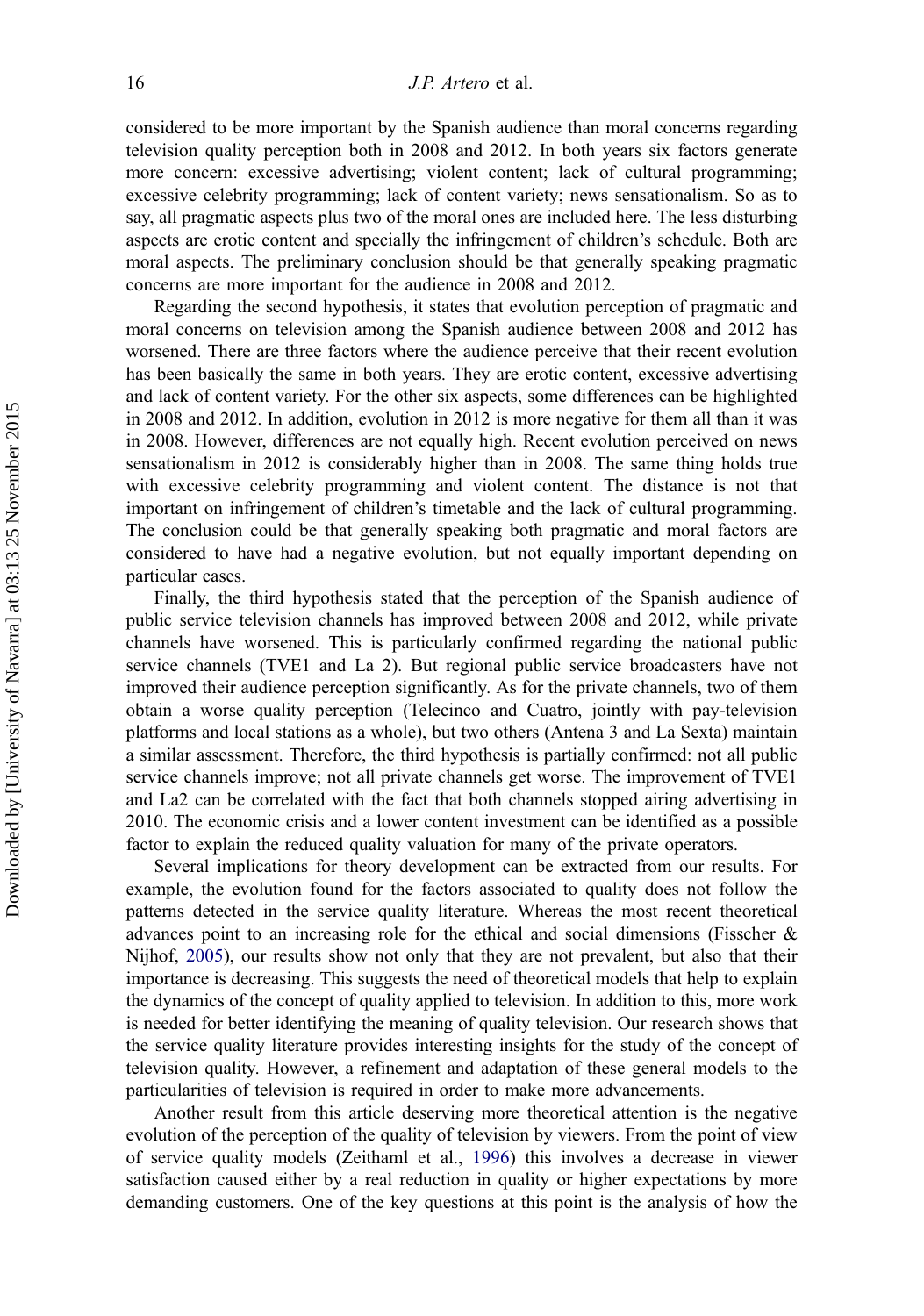change in the competition structure of the television market, with the incorporation of more television channels, has led to a reduction in service quality. Theoretical models capable of making predictions compatible with this outcome should be developed.

This article has some managerial implications. As our research has showed, there is not a close correlation between levels of consumption of television contents and levels of audience satisfaction. Today's good ratings may mean more advertising revenues but, if viewers are disappointed, that may create side effects too: bad reputation, decrease of the brand´s value and a variety of troubles with providers, distributors, the government and society at large.

On top of that, the lower the satisfaction of audiences, the higher the possibilities of looking for other options delivered by competitors. Such risk of lack of loyalty from viewers has increased during recent years: the launching of new television channels, fostered by technological and legal reasons at worldwide level, leads to more choice for consumers.

The media market's digital transformation has changed the "rules of the game" (Picard, [2014\)](#page-19-0). Some old entry barriers have decreased their impact and are not able to protect the conquered territories. Legal barriers, distribution barriers and economies of scale are less relevant and, as a result, there are less oligopolistic media markets and firms find more difficulty to protect their market shares. Today, competitive advantages depend mainly on intangible assets: the value of the brands, the service's quality, the degree of creativity and innovation, the relationships with providers and distributors and particularly the perception of the audience.

Therefore, managers of television companies should pay attention to their audiences because their income comes from them. But they should measure and manage the viewers' level of satisfaction too, because that may became the strongest entry barrier, the most efficient answer to the threats that come from an increasing number of competitors.

## Disclosure statement

No potential conflict of interest was reported by the authors.

## Notes on contributors

Juan P. Artero (Zaragoza, 1979) is an Associate Professor of Journalism at University of Zaragoza, Spain. Since then, he has taught Media Management and Structure of Media Industries at University of Navarra and University of Zaragoza. His research interests are focused on competition, strategy and quality in media environments. He is also an active member of the European Media Management Education Association and the World Media Economics and Management Conference and has attended scientific meetings in more than 25 countries.

Cristina Etayo is Lecturer of Marketing Research at the School of Communication in the University of Navarra (Spain). She develops her research mainly in the area of mass media communication, especially in television. She has worked on several projects on new audiovisual consumption patterns in Europe, where she analyzes the impact of digitalization on media consumption by people and on the media industry.

Alfonso Sánchez-Tabernero (astabernero@unav.es) is Professor of Media Management and President of the University of Navarra. He is mainly interested in two research areas: strategies of growth and diversification of media companies, and the concept of media quality. He has been Professor of Strategy at the Institute for Media and Entertainment (New York), Visiting Fellow at the European Institute for the Media (Manchester) and President of the European Media Management Education Association. He is a member of several editorial boards including the Journal of Media Economics and the International Journal on Media Management.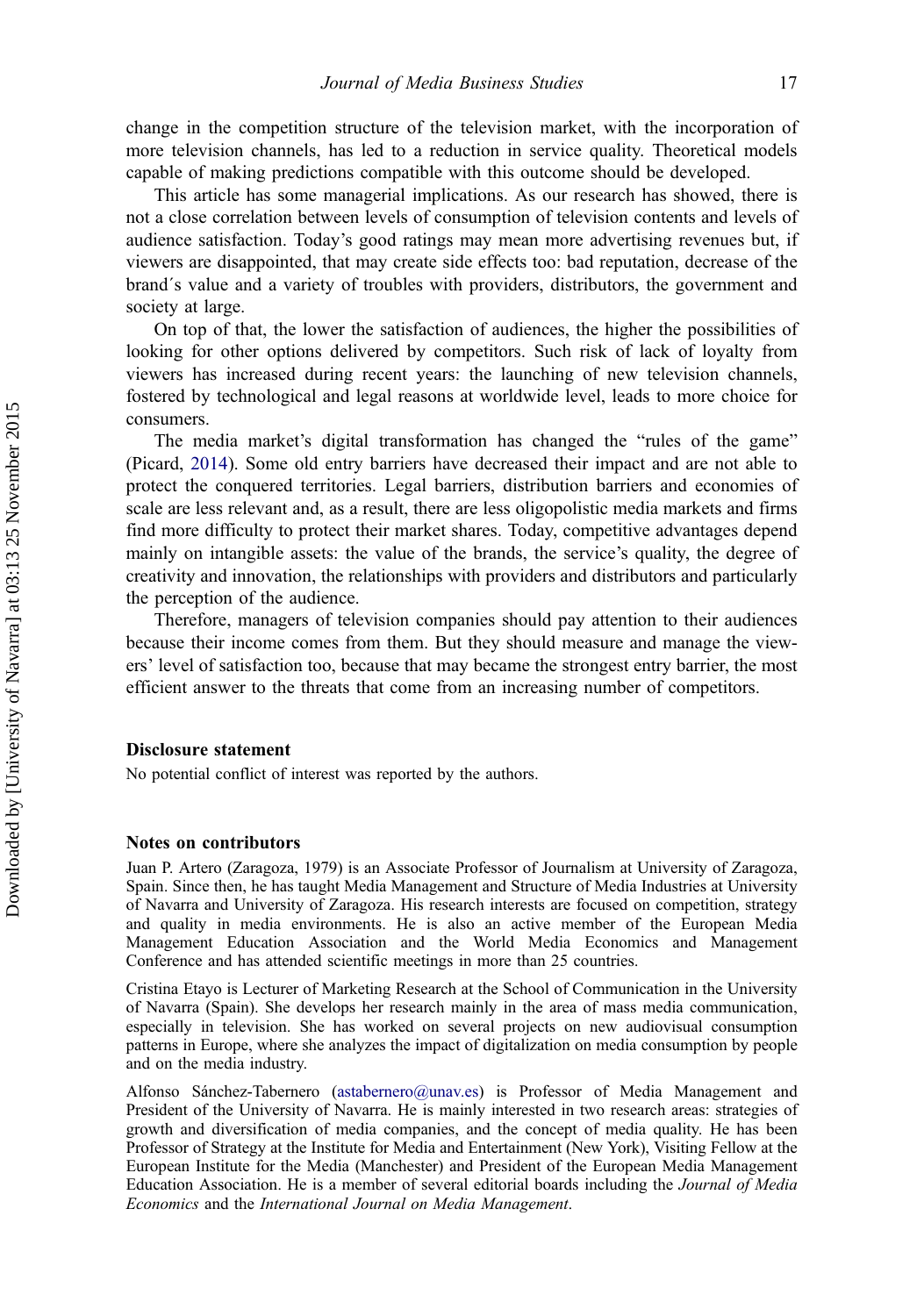## <span id="page-18-0"></span>ORCID

Juan P. Artero **b** <http://orcid.org/0000-0001-9913-2705> Cristina Etayo <http://orcid.org/0000-0002-8464-0691> Alfonso Sánchez-Tabernero <http://orcid.org/0000-0003-3392-1861>

## References

- Abbé-Decarroux, F. (1994). The perception of quality and the demand for services. Empirical application to the performing arts. Journal of Economic Behavior and Organization, 23, 99–107. doi:[10.1016/0167-2681\(94\)90100-7](http://dx.doi.org/10.1016/0167-2681(94)90100-7)
- Albers, R. (1996). Quality in Programming from the perspective of the professional programme maker. In S. Ishikawa (Ed.), *Quality assessment in programming* (pp. 101-144). Luton: University of Luton Press.
- Allen, C. (2005). Discovering "Joe six pack" content in television news: The hidden history of audience research, news consultants, and the Warner class model. Journal of Broadcasting & Electronic Media, 49(4), 363–382. doi:[10.1207/s15506878jobem4904\\_1](http://dx.doi.org/10.1207/s15506878jobem4904%5F1)
- Ang, I. (1991). Desperately seeking the audience. London: Routledge.
- Arrese, A. (2004). Algunas consideraciones sobre la gestión de productos y contenidos de los medios. Comunicación y Sociedad, 17(2), 9–44.
- Blumler, J. G., Brynin, M., & Nossiter, T. J. (1986). Broadcasting finance and programme quality: An international review. European Journal of Communication, 1, 343-364. doi:[10.1177/](http://dx.doi.org/10.1177/0267323186001003006) [0267323186001003006](http://dx.doi.org/10.1177/0267323186001003006)
- Born, G., & Prosser, T. (2001). Culture and consumerism: Citizenship, public service broadcasting and the BBC's fair trading obligations. The Modern Law Review Limited, 64(5), 657–687. doi:[10.1111/mlr.2001.64.issue-5](http://dx.doi.org/10.1111/mlr.2001.64.issue-5)
- Brants, K., & De Bens, E. (2000). The status of TV broadcasting in Europe. In J. Wieten, G. Murdock, & P. Dahlgren (Eds.), Television across Europe: A comparative introduction (pp. 7-23). London: Sage.
- Brunson, C. (1990). Problems with quality. Screen, 31(1), 67–90. doi:[10.1093/screen/31.1.67](http://dx.doi.org/10.1093/screen/31.1.67)
- Corner, J. (1999). Critical ideas in television studies. Oxford: Clarendon Press.
- Dries, J., & Woldt, R. (1996). The role of public service broadcasting in the information society. Paper presented at the EBU conference An Information Society for All, European Institute for the Media, Uitgave, February.
- Dunnet, P. J. S. (2010). The world television industry: An economic analysis. London: Routledge.
- Dutta-Bergman, M. J. (2004). Complementarity in consumption of news types across traditional and new media. Journal of Broadcasting & Electronic Media, 48(1), 41–60. doi:[10.1207/](http://dx.doi.org/10.1207/s15506878jobem4801%5F3) [s15506878jobem4801\\_3](http://dx.doi.org/10.1207/s15506878jobem4801%5F3)
- European Audiovisual Observatory. (2013). Film, television and video in Europe. Strasbourg: EAO.
- Fisscher, O., & Nijhof, A. (2005). Implications of business ethics for quality management. The TQM Magazine, 17(2), 150–160. doi:[10.1108/09544780510583227](http://dx.doi.org/10.1108/09544780510583227)
- Frith, S. (2000). The black box: The value of television and the future of television research. Screen, 41(1), 33–50. doi:[10.1093/screen/41.1.33](http://dx.doi.org/10.1093/screen/41.1.33)
- Garvin, D. A. (1987). Competing on the eight dimensions of quality. Harvard Business Review, 65 (6), 101–109.
- Gerbner, G., & Connolly, K. (1978). Television as new religion. New Catholic World, 4, 52–56.
- Ginsburgh, V., & Weyers, S. (1999). On the perceived quality of movies. Journal of Cultural Economics, 23(4), 269–283. doi:[10.1023/A:1007596132711](http://dx.doi.org/10.1023/A:1007596132711)
- Grabe, M. E., Kamhawi, R., & Yegiyan, N. (2009). Informing citizens: How people with different levels of education process television, newspaper, and web news. Journal of Broadcasting & Electronic Media, 53(1), 90–111. doi:[10.1080/08838150802643860](http://dx.doi.org/10.1080/08838150802643860)
- Hawkins, G. (1999). Public service broadcasting in Australia: Value and difference. In A. Calabrese & J. C. Burgelman (Eds.), Communication, citizenship, and social policy (pp. 173–187). Oxford: Rowman and Littlefield.
- Heinderyckx, F. (2006). A composite approach to evaluating the 'quality' of public service broadcasters. Presented at RIPE@2006 conference.
- Huston-Stein, A., Fox, S., Greer, D., Watkins, B. A., & Whitaker, J. (1981). The effects of TV action and violence on children's social behavior. The Journal of Genetic Psychology, 138(2), 183-191. doi:[10.1080/00221325.1981.10534133](http://dx.doi.org/10.1080/00221325.1981.10534133)